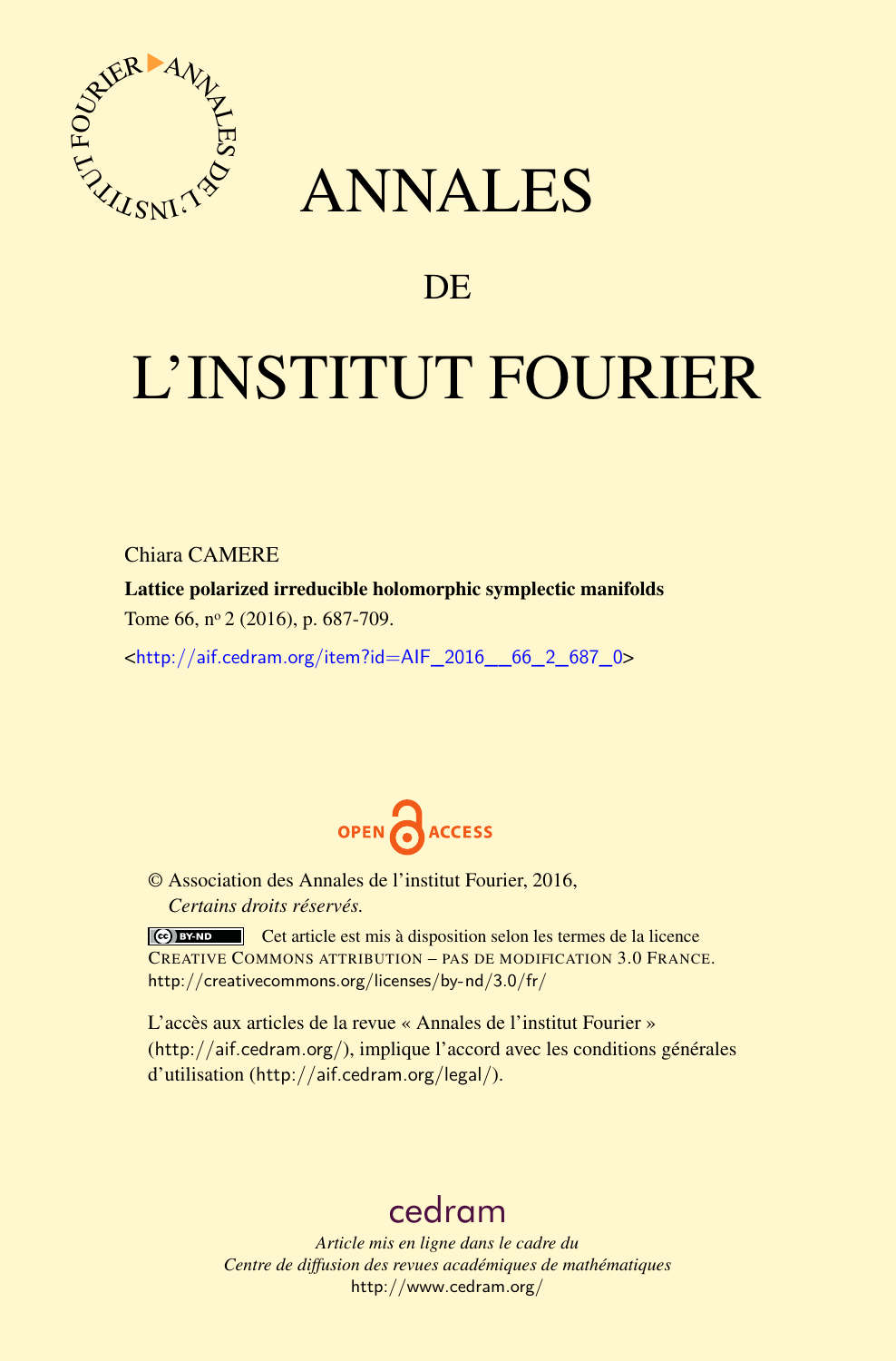## LATTICE POLARIZED IRREDUCIBLE HOLOMORPHIC SYMPLECTIC MANIFOLDS

#### **by Chiara CAMERE (\*)**

ABSTRACT. — We generalize lattice-theoretical mirror symmetry for K3 surfaces to lattice polarized higher dimensional irreducible holomorphic symplectic manifolds. In the case of fourfolds of *K*3 [2]-type we then describe mirror families of polarized fourfolds and we give an example with mirror non-symplectic involutions.

Résumé. — On généralise la construction de la symétrie miroir des surfaces K3 aux variétés irréductibles holomorphes symplectiques *X* polarisées par un réseau. Dans le cas des variétés de type *K*3 [2] on étudie la famille miroir des variétés polarisées et on généralise la notion de couple d'involutions non-symplectiques miroirs.

#### **1. Introduction**

One striking prediction about geometrical objects coming from physics is the mirror conjecture. Mirror symmetry for holomorphic symplectic manifolds has already been studied by Verbitsky in [\[24\]](#page-23-0), where he shows that general non-projective holomorphic symplectic manifolds are mirror selfdual; nothing is known about projective holomorphic symplectic manifolds apart for the two-dimensional case of K3 surfaces.

In [\[7\]](#page-22-0) Dolgachev, based on former work by Pinkham [\[22\]](#page-22-1) and Nikulin [\[19\]](#page-22-2), develops a mirror construction for lattice polarized projective K3 surfaces. First of all, he defines a moduli space  $\mathfrak{M}_M$  parametrizing M-polarized K3 surfaces, i.e. those *S* for which *M* is primitively embedded in  $Pic(S)$ .

Keywords: lattice polarized irreducible holomorphic symplectic manifold, mirror symmetry, lattice polarized hyperkähler manifold, mirror involution.

Math. classification: 14J15, 32G13, 14J33, 14J35.

<sup>(\*)</sup> This work was developed while the author was a member of the DFG Research Training Group "Analysis, Geometry and String Theory" and of the Institute of Algebraic Geometry at Leibniz University Hannover, whose support the author gratefully acknowledges.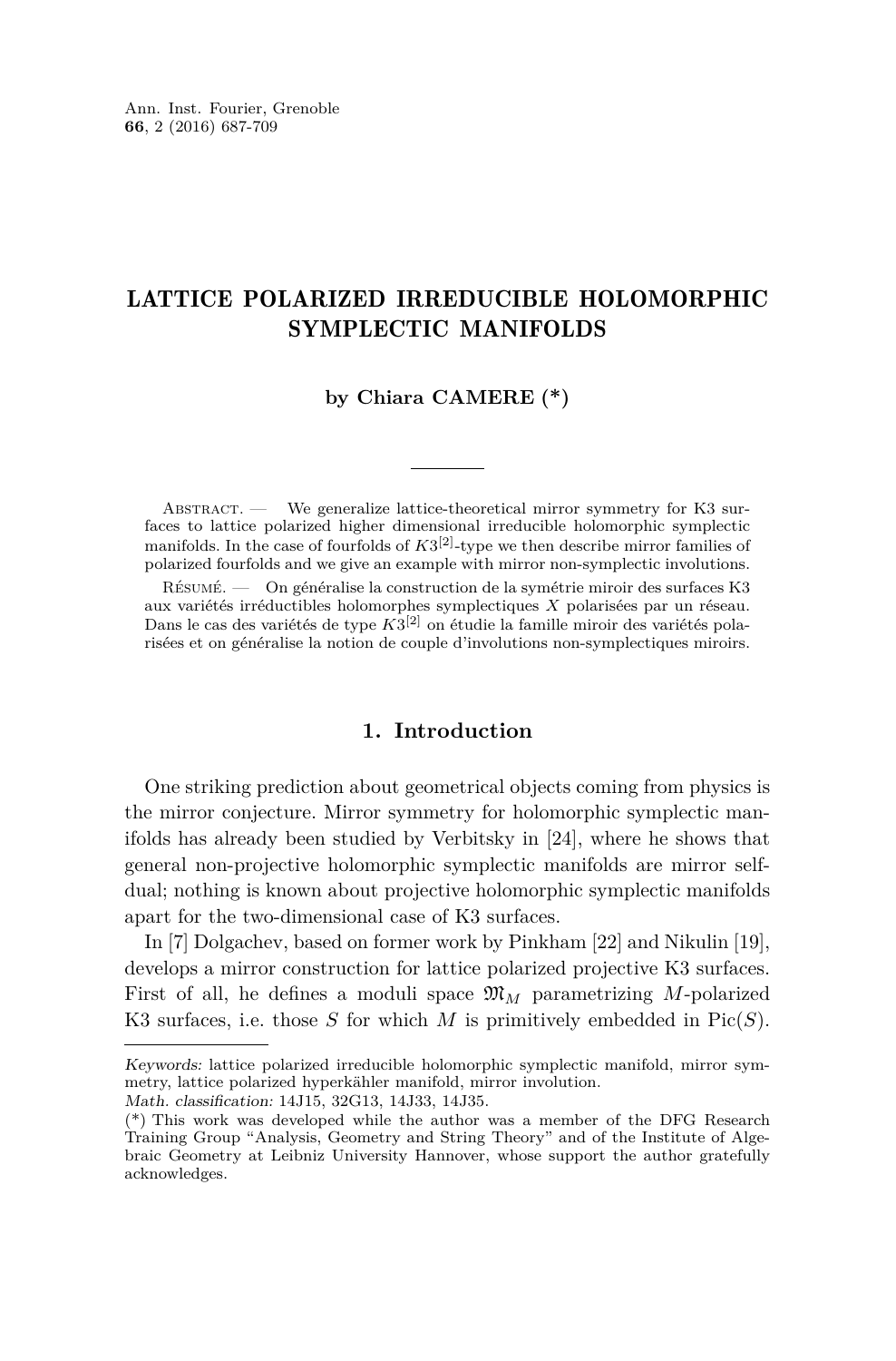Then he shows that, whenever there is a decomposition  $M^{\perp} \cap H^2(S, \mathbb{Z}) =$  $U(m) \oplus M$ , where *U* is the standard hyperbolic lattice and *m* is an integer, then  $\mathfrak{M}_{\check{M}}$  is a mirror moduli space: its dimension equals the Picard number of the very general member of  $\mathfrak{M}_M$  and vice versa. Moreover, the Griffiths– Yukawa coupling  $Y: S^2(H^1(S,T_S)) \to H^{0,2}(S)^{\otimes 2}$  is a symmetric pairing and for some open subset  $U$  of a compactification of  $\mathfrak{M}_M$  near a boundary point, it can be identified with the quadratic form on  $\dot{M}$ <sup>⊗</sup>  $\mathbb{C}$ . Finally, the period map of K3 surfaces induces a holomorphic multivalued map, the *mirror map*, from the open set U above to the tube domain  $Pic(X')_{\mathbb{R}}+i\mathcal{K}_{X'}$ , where  $X' \in \mathfrak{M}_{\tilde{M}}$  and  $\mathcal{K}_{X'}$  is its Kähler cone.

Interesting examples of such a duality are given by Dolgachev, e.g. mirror partners of polarized K3s and Arnold's Strange Duality, and also by Borcea [\[5\]](#page-22-3) and Voisin [\[26\]](#page-23-1), who introduced the notion of mirror nonsymplectic involutions. Later Gross and Wilson, in [\[12\]](#page-22-4), related mirror symmetry for K3 surfaces to Strominger–Yau–Zaslow's conjectural construction of *T*-duality for Calabi–Yau threefolds.

In this paper we generalize the definition of this lattice-theoretical mirror construction to higher dimensional irreducible holomorphic symplectic manifolds. After reviewing the basic notions of lattice theory and of the theory of hyperkähler manifolds, in Section [3](#page-7-0) we construct moduli spaces of marked lattice polarized irreducible holomorphic symplectic manifolds and study their period domains. Given a hyperkähler manifold *X of type L*, i.e.  $H^2(X, \mathbb{Z}) = L$ , and a primitive embedding *j* :  $M \subset L$  with M of signature  $(1, t)$ , we define a coarse moduli space  $\mathcal{M}_{M,i}$  of irreducible holomorphic symplectic  $(M, j)$ -polarized manifolds of type  $L$ ; the main result of the paper is the following

THEOREM 1.1. — Let  $\mathcal{M}^+_{M,j}$  be a connected component of  $\mathcal{M}_{M,j}$ ; the period map restricts surjectively to  $\mathcal{P}_{M,j} : \mathcal{M}_{M,j}^+ \to D_M^+$  where  $D_M^+$  is a symmetric homogenous domain of type IV.

Then in Section [4](#page-11-0) we show how the theory in [\[7\]](#page-22-0) carries through to higher dimensions: we define mirror moduli spaces so that they share the same properties mentioned above; roughly speaking, this duality exchanges the complex and the Kähler structure of the manifolds. In the case of fourfolds of *K*3 [2]-type we then describe mirror families of polarized fourfolds and we generalize also the notion of mirror non-symplectic involutions in Section [5.](#page-14-0)

Acknowledgements. — The author wants to thank Klaus Hulek for suggesting this problem and for many enlightening discussions. She is also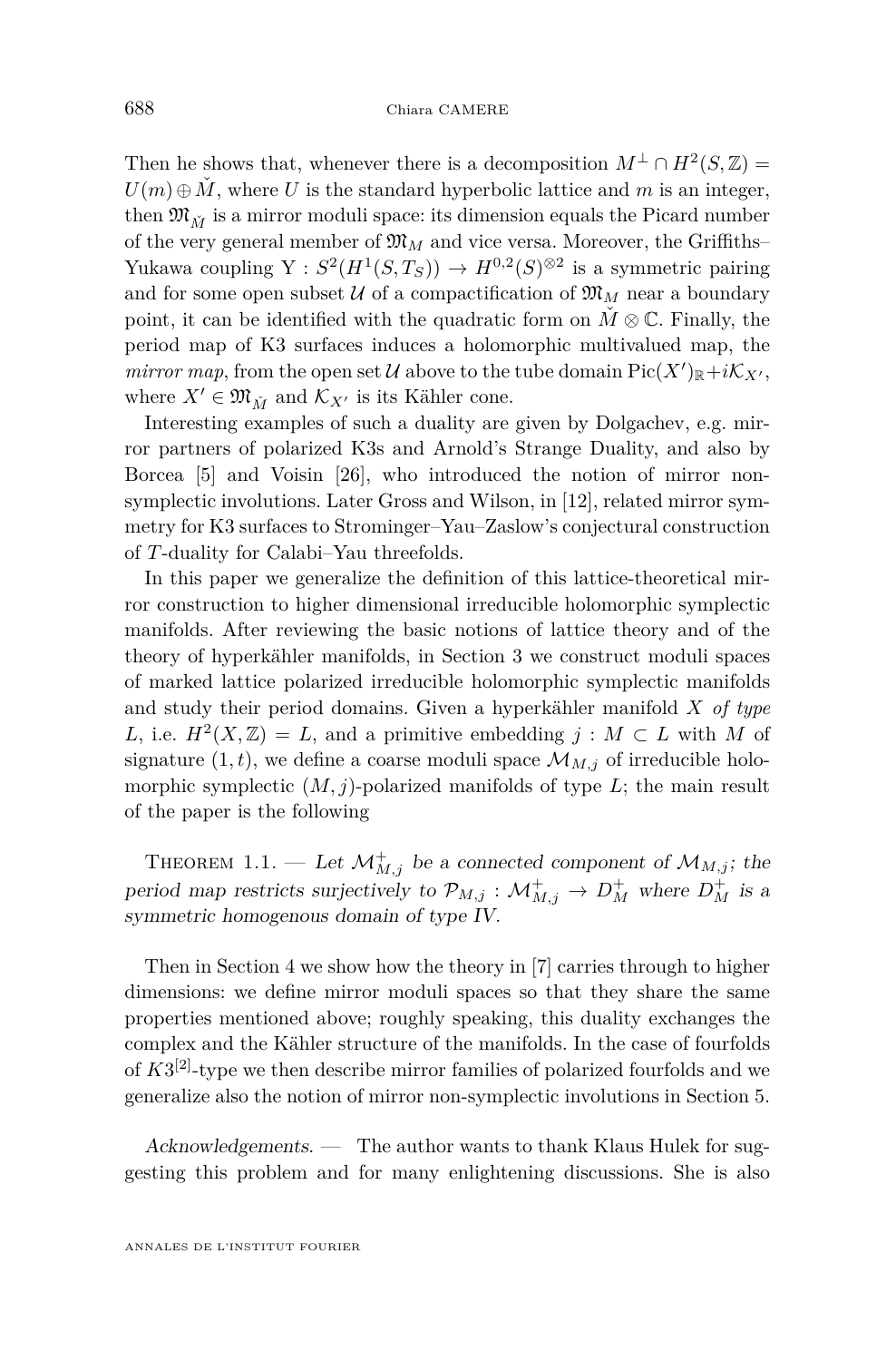grateful to Samuel Boissière and Alessandra Sarti for their precious comments and to Igor Dolgachev for his kind interest and for his remarks. She also wants to express her gratitude to the referee for the careful reading and the suggestions.

#### **2. Preliminary notions**

#### **2.1. Lattices**

A lattice *L* is a free Z-module equipped with a nondegenerate symmetric bilinear form  $(·, ·)$  with integer values. Its dual lattice is  $L^* := \text{Hom}_{\mathbb{Z}}(L, \mathbb{Z})$ and can also be described as  $L^* \cong \{x \in L \otimes \mathbb{Q} \mid (x, v) \in \mathbb{Z} \quad \forall v \in L\}.$ Since *L* is a sublattice of  $L^*$  of the same rank, the quotient  $A_L := L^*/L$  is a finite abelian group, so-called discriminant group, of order  $\text{disc}(L)$ , the discriminant of L. We denote by  $\ell(A_L)$  the minimal number of generators of  $A_L$  (i.e. the length of  $A_L$ ). In a basis  $\{e_i\}_i$  of  $L$ , if  $M := ((e_i, e_j))_{i,j}$  is a Gram matrix, one has  $\text{discr}(L) = |\det(M)|$ .

A lattice *L* is called even if  $(x, x) \in 2\mathbb{Z}$  for all  $x \in L$ . In this case, the bilinear form induces a finite quadratic form  $q_L : A_L \longrightarrow \mathbb{Q}/2\mathbb{Z}$ . If  $(t_{(+)}, t_{(-)})$ is the signature of  $L \otimes \mathbb{R}$ , the triple of invariants  $(t_{(+)}, t_{(-)}, q_L)$  characterizes the genus of the even lattice  $L$  (see [\[6,](#page-22-5) §7, Ch. 15], [\[20,](#page-22-6) Corollary 1.9.4]).

A lattice *L* is called unimodular if  $A_L = \{0\}$ . An embedding of a sublattice *i* : *M* ⊂ *L* is called primitive if  $L/i(M)$  is a free Z-module. If *L* is unimodular and  $M \subset L$  is a primitive sublattice, then M and its orthogonal  $M^{\perp}$  in *L* have isomorphic discriminant groups and  $q_M = -q_{M^{\perp}}$ . When *L* is no longer unimodular, the picture becomes more complicated, and the following result helps with finding all non-isomorphic primitive embeddings of *M*.

<span id="page-3-0"></span>THEOREM 2.1 ([\[20,](#page-22-6) Proposition 1.15.1]). — The primitive embeddings of *M* with invariants  $(m_{(+)}, m_{(-)}, q_M)$  into an even lattice *L* with invariants  $(t_{(+)}, t_{(-)}, q_L)$  are determined by the sets  $(H_M, H_L, \gamma; K, \gamma_K)$  satisfying the following conditions:

- $H_M$  is a subgroup of  $A_M$ ,  $H_L$  is a subgroup of  $A_L$  and  $\gamma: H_M \to H_L$ is an isomorphism of groups such that for any  $x \in H_M$ ,  $q_L(\gamma(x)) =$  $q_M(x)$ .
- *K* is a lattice of invariants  $(t_{(+)}-m_{(+)}, t_{(-)}-m_{(-)}, q_K)$  with  $q_K =$  $((-q_M) \oplus q_L)|_{\Gamma^{\perp}/\Gamma}$ , where  $\Gamma$  is the graph of  $\gamma$  in  $A_M \oplus A_L$ ,  $\Gamma^{\perp}$  is the orthogonal complement of  $\Gamma$  in  $A_M \oplus A_L$  with respect to the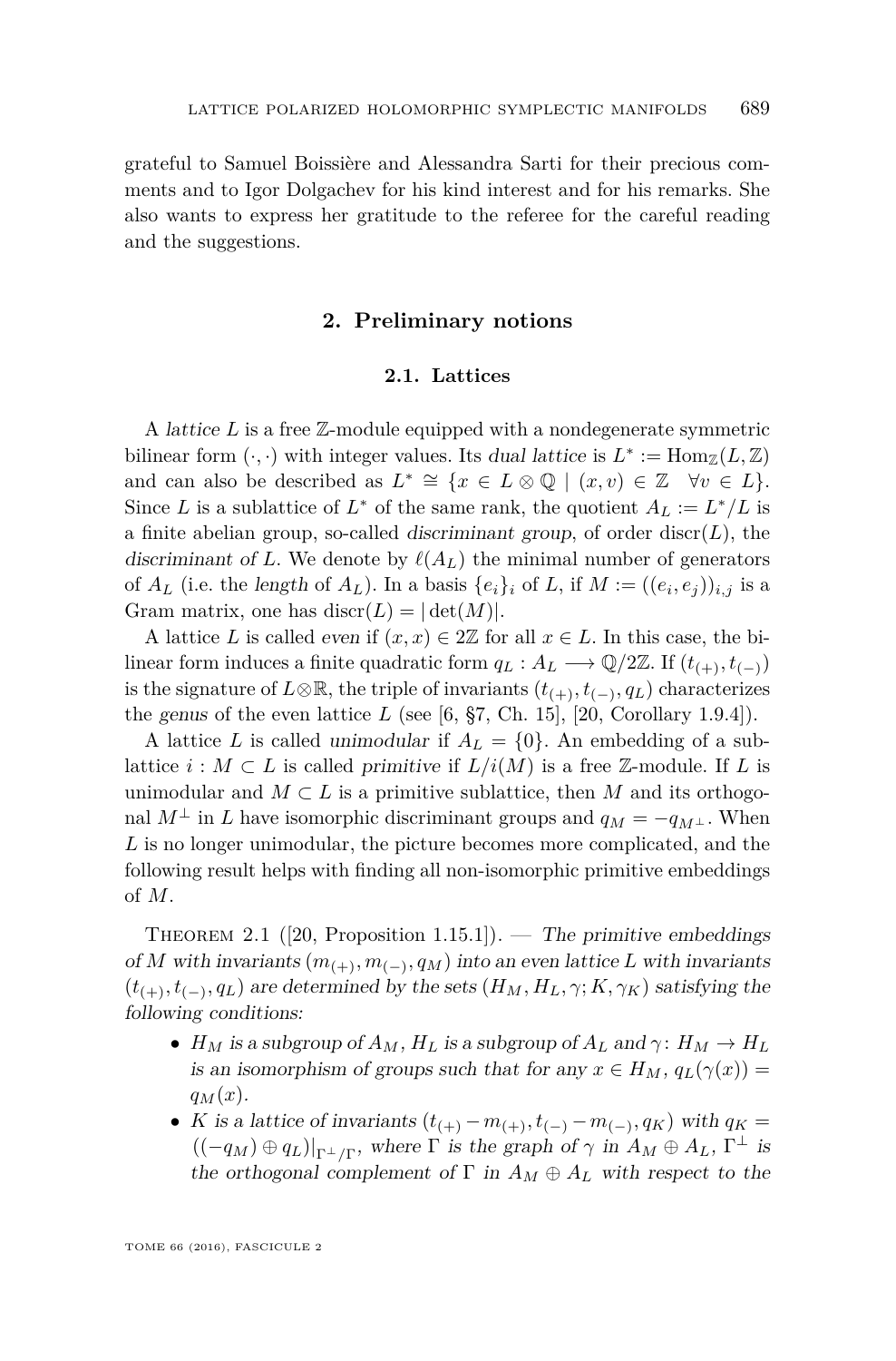bilinear form induced on  $A_M \oplus A_L$  and with values in  $\mathbb{Q}/\mathbb{Z}$ ; finally *γ*<sup>*K*</sup> is an automorphism of  $A_K$  that preserves  $q_K$ . Moreover *K* is the orthogonal complement of *M* in *L*.

Two such sets,  $(H_M, H_L, \gamma; K, \gamma_K)$  and  $(H'_M, H'_L, \gamma'; K', \gamma_{K'})$ , determine isomorphic primitive embeddings if and only if

- $(1)$   $H_M = H'_M;$
- (2) there exist  $\xi \in O(q_L)$  and  $\psi : K \to K'$  isomorphism for which  $\gamma' = \xi \circ \gamma$  and  $\bar{\psi} \circ \gamma_K = \gamma_{K'} \circ \bar{\psi}$ , where  $\bar{\psi}$  is the isomorphism of the discriminant forms  $q_K$  and  $q_{K'}$  induced by  $\psi$ .

In this paper *U* will be the unique even unimodular hyperbolic lattice of rank two and  $A_k$ ,  $D_h$ ,  $E_l$  will be the even, negative definite lattices associated to the Dynkin diagrams of the corresponding type  $(k \geq 1, h \geq 4,$  $l = 6, 7, 8$ . For  $d \equiv -1$  (4), the following negative definite lattice will be used in the sequel

$$
K_d:=\left(\begin{array}{cc}-(d+1)/2&1\\1&-2\end{array}\right)
$$

Moreover,  $L(t)$  denotes the lattice whose bilinear form is the one on  $L$ multiplied by  $t \in \mathbb{N}^*$ .

We recall the following result by Nikulin on splitting of lattices.

<span id="page-4-1"></span>THEOREM 2.2 ([\[20,](#page-22-6) Theorem 1.13.5]). — Let L be an even indefinite lattice of signature  $(t_{(+)}, t_{(-)})$  and assume that  $t_{(+)} > 0$  and  $t_{(-)} > 0$ . Then:

- (1) If  $t_{(+)} + t_{(-)} \geq 3 + \ell(A_L)$ , then  $L \cong U \oplus W$  for a certain even lattice *W*.
- (2) If  $t_{(-)} \ge 8$  and  $t_{(+)} + t_{(-)} \ge 9 + \ell(A_L)$ , then  $L \cong E_8 \oplus W'$  for a  $certain$  even lattice  $W'$ .

Finally, recall that the divisor div *f* of a primitive element  $f \in L$  is the generator of the ideal  $(f, L)$  in  $\mathbb{Z}$ .

<span id="page-4-0"></span>THEOREM 2.3 ([\[23,](#page-22-7) Prop. 3.7.3, Eichler's criterion]). — If *L* contains  $U \oplus U$ , then, given two primitive elements  $f, f' \in L$  such that  $f^2 = (f')^2$ and div  $f = \text{div } f'$ , there is an isometry  $\sigma \in O(L)$  such that  $\sigma(f) = f'$ .

#### **2.2. Irreducible holomorphic symplectic manifolds**

Irreducible holomorphic symplectic manifolds, also called hyperkähler manifolds, have received a growing interest since it is known that if *X* is a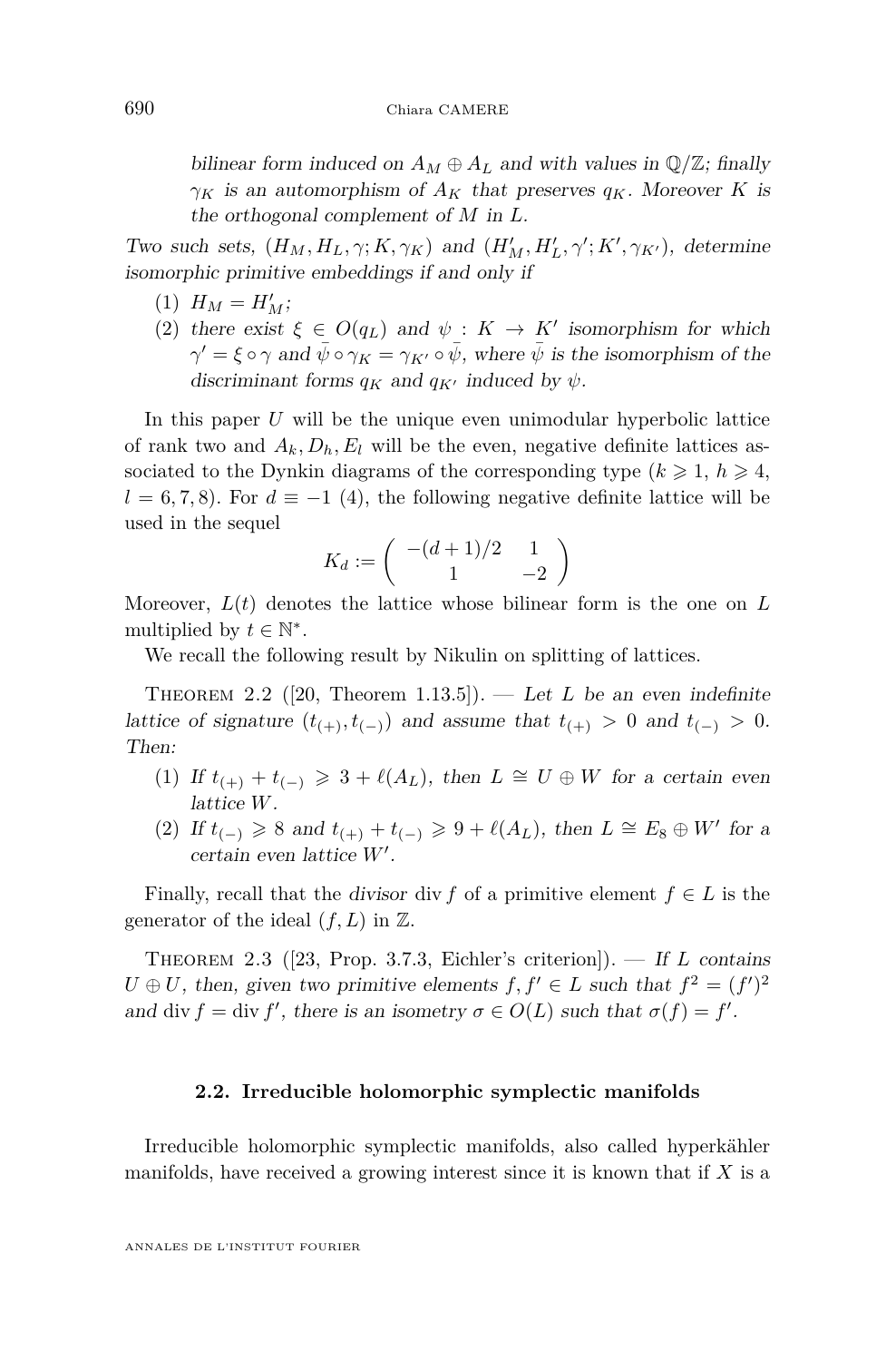compact simply connected Kähler manifold with  $c_1(X)_{\mathbb{R}} = 0$ , then there is a finite étale cover of  $X$  that is a product of manifolds of three different types, namely complex tori, Calabi–Yau's and irreducible holomorphic symplectic ones (see [\[3\]](#page-21-0)).

A compact Kähler manifold *X* is irreducible holomorphic symplectic if it is simply connected and admits a symplectic two-form  $\omega_X \in H^{2,0}(X)$ , unique up to multiplication by a nonzero scalar. The existence of such a symplectic form  $\omega_X$  immediately implies that dim X is an even integer. Moreover,  $K_X$  is trivial, in particular  $c_1(X) = 0$ , and  $T_X \cong \Omega^1_X$ . For a complete survey of this topic we refer the reader to the nice book [\[11\]](#page-22-8) and references therein.

The group  $H^2(X,\mathbb{Z})$  carries a natural structure of lattice; the quadratic form on it is the so-called Beauville–Bogomolov quadratic form *q*, which is even in all known examples. We briefly recall here the deformation types of irreducible holomorphic symplectic manifolds that will appear in the sequel.

- **K3 surfaces** These are compact complex connected surfaces *S* with  $b_1(S) = 0$  and trivial canonical bundle. There is a lattice isomorphism between  $H^2(S, \mathbb{Z})$  endowed with the cup-product and the lattice  $U^{\oplus 3} \oplus E_8^{\oplus 2}$ .
- **The Hilbert scheme of a K3 surface** Let *S* be a smooth K3 surface and let  $X = S^{[2]}$  be the Hilbert scheme of *S* of 0-dimensional subschemes of length 2; *X* can be constructed also as the blowup along the image of the diagonal  $\Delta$  of the symmetric product *S*<sup>(2)</sup>. In particular,  $b_2(X) = 23$  and  $h^{1,1}(X) = 21$ . The Beauville– Bogomolov lattice  $(H^2(X, \mathbb{Z}), q)$  is  $L = U^{\oplus 3} \oplus E_8^{\oplus 2} \oplus \langle -2 \rangle$ . Often, irreducible holomorphic symplectic manifolds that are deformation equivalent to  $X$  are said to be of  $K3^{[2]}$ - type.

If *S* is projective, then so is *X*, and  $Pic(X) \cong Pic(S) \oplus \mathbb{Z}e$ , where 2*e* is the class of the exceptional divisor and  $e^2 = -2$ .

The construction can be generalized in dimension 2*n*, taking the Hilbert scheme of *S* of 0-dimensional subschemes of length *n* (see [\[3\]](#page-21-0)).

The only other known deformation types are generalized Kummer manifolds and O'Grady's examples in dimension 6 and 10.

A marking of an irreducible holomorphic symplectic manifold is an isometry  $\phi: H^2(X, \mathbb{Z}) \to L$ , where *L* is a fixed even non-degenerate lattice of signature  $(3, b_2(X) - 3)$ ; a pair  $(X, \phi)$  is then said to be marked. Similarly to what happens for K3 surfaces, there exists a moduli space M*<sup>L</sup>* of marked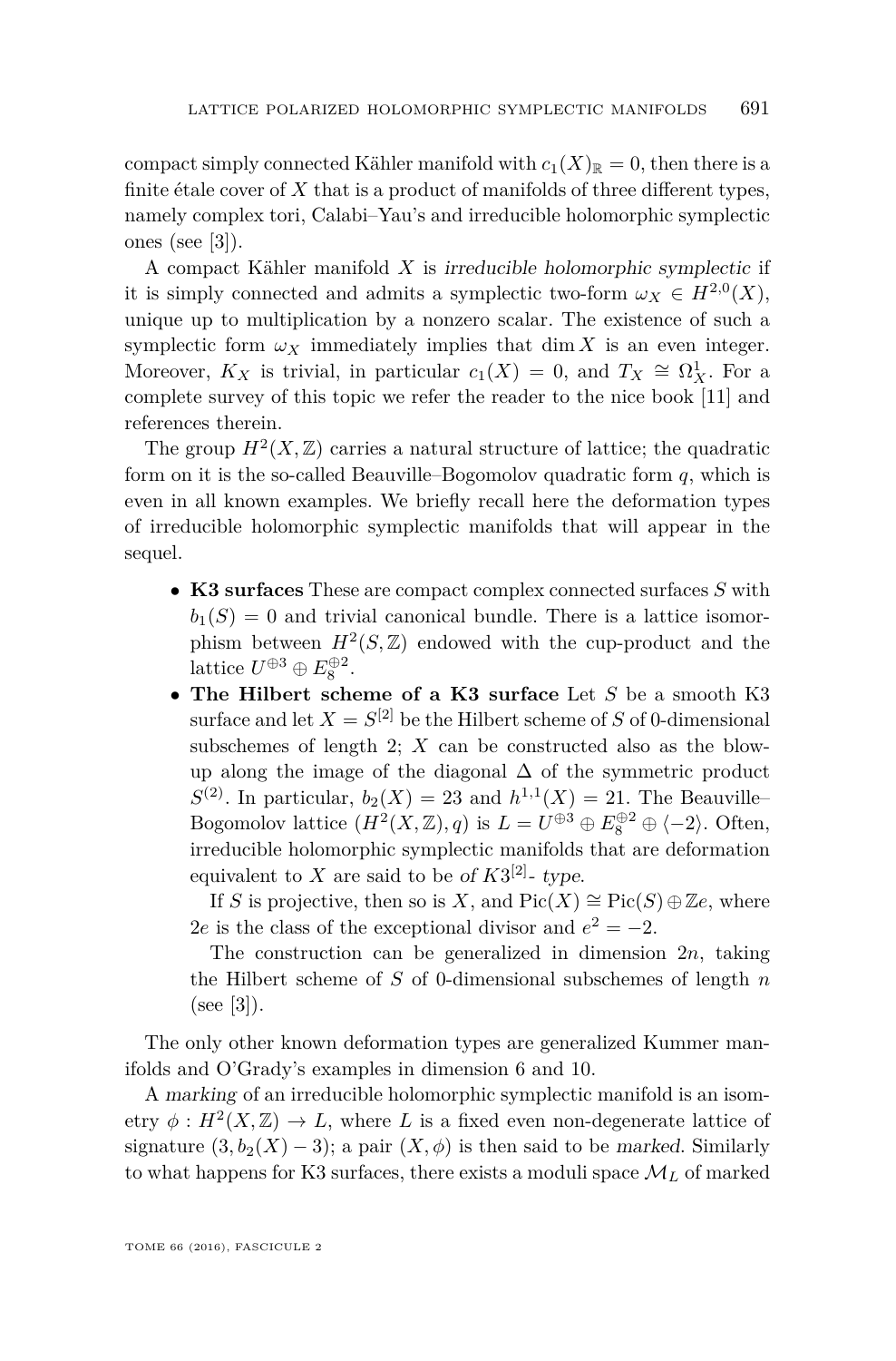irreducible holomorphic symplectic manifolds of type *L*, and one can define a period map  $\mathcal{P}_0: \mathcal{M}_L \to D_L$  such that  $\mathcal{P}_0(X, \phi) = [\phi(H^{2,0}(X))]$  in the period domain  $D_L := \{ [\omega] \in \mathbb{P}(L_{\mathbb{C}}) \mid (\omega, \omega) = 0, (\omega, \bar{\omega}) > 0 \}.$ 

Already in [\[3\]](#page-21-0) it was shown that the period map is a local isomorphism; later Huybrechts in [\[14\]](#page-22-9) showed that  $\mathcal{P}_0$  is surjective, even when restricted to a connected component. Finally, Verbitsky in [\[25\]](#page-23-2) proved the global Torelli theorem, which we recall here, following Markman (see also Huybrechts's Bourbaki talk [\[15\]](#page-22-10)).

THEOREM 2.4 ([\[17,](#page-22-11) Theorem 1.3]). — Let *X* and *Y* be two irreducible holomorphic symplectic manifolds, which are deformation equivalent to each other. Then:

- (1) *X* and *Y* are bimeromorphic if and only if there exists a parallel transport operator  $f : H^2(X, \mathbb{Z}) \to H^2(Y, \mathbb{Z})$  that is an isomorphism of integral Hodge structures;
- (2) if this is the case, there exists an isomorphism  $\tilde{f}: X \to Y$  inducing *f* if and only if *f* sends some Kähler class on *X* to a Kähler class on *Y* .

For the definition of a parallel transport operator we refer to [\[17,](#page-22-11) Definition 1.1], where also monodromy operators are defined.

DEFINITION 2.5. — Given a marked pair  $(X, \phi)$  of type *L*, we define the monodromy group as  $\text{Mo}^2(L) := \phi \circ \text{Mo}^2(X) \circ \phi^{-1}$ , where  $\text{Mo}^2(X) \subset$  $GL(H^2(X,\mathbb{Z}))$  is the group of monodromy operators of X restricted to the second cohomology group.

It was proven by Verbitsky in [\[25\]](#page-23-2) that  $\text{Mo}^2(L)$  is an arithmetic subgroup of  $O(L)$ ; on the other hand we do not have an explicit description of this group in all known examples.

Moduli spaces of marked irreducible holomorphic symplectic manifolds are not Hausdorff, but we know exactly how to describe non-separated points.

<span id="page-6-0"></span>THEOREM 2.6 ([\[17,](#page-22-11) Theorem 2.2]). — Let  $\mathcal{M}_L^0$  be a fixed connected component of  $\mathcal{M}_L$ .

- (1) The period map  $\mathcal{P}_0$  restricted to  $\mathcal{M}_L^0$  is surjective.
- (2) For any  $p \in D_L$ , the fibre  $\mathcal{P}_0^{-1}(p)$  consists of pairwise non-separated points.
- (3) The marked pair  $(X, \phi)$  is a Hausdorff point of  $\mathcal{M}_L$  if and only if the positive cone and the Kähler cone coincide.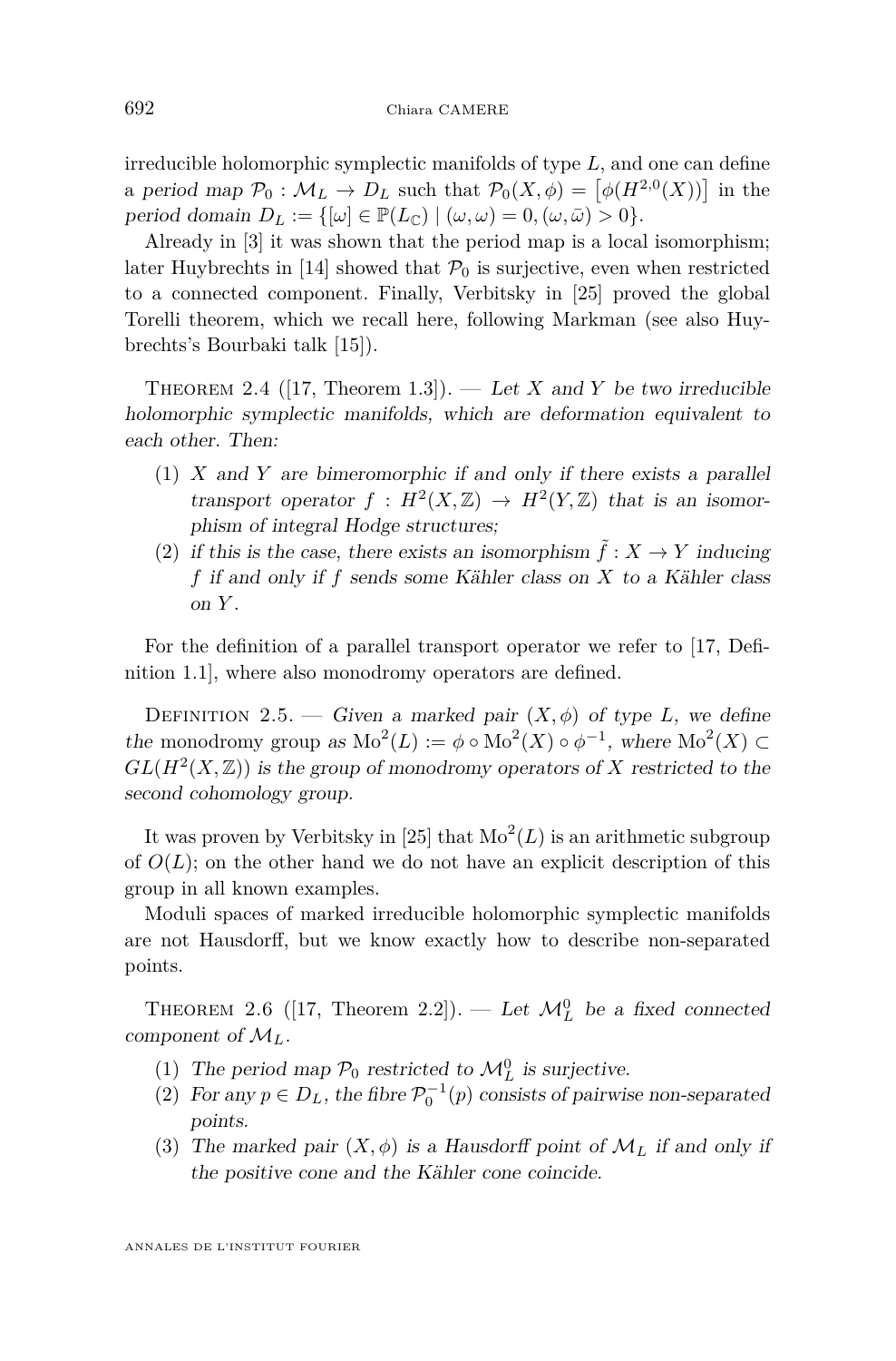Things behave better when one restricts oneself to moduli of polarized marked irreducible holomorphic symplectic manifolds, which have been studied in [\[9\]](#page-22-12) (see in particular Theorem 1.5). We denote with  $A_X$  the ample cone of *X*. Furthermore, given a primitive element  $h \in L$ , let  $\text{Mo}^2(h) :=$  ${g \in \text{Mo}^2(L) \mid g(h) = h}$  be the subgroup of *h*-polarized monodromy operators and let  $\Gamma_h$  be the image of  $\text{Mo}^2(h)$  via the restriction map  $\alpha: O(L) \to$  $O(h^{\perp}).$ 

THEOREM 2.7 ([\[17,](#page-22-11) Theorem 8.4]). — Let  $h \in L$  be a primitive element and let  $D_h^+$  be one of the two connected components of  $D_L \cap \mathbb{P}(h^{\perp})$ . Let  $\mathcal{M}_h^+$  be a connected component of the moduli space of polarized marked pairs  $\{(X, \phi) \in \mathcal{P}_0^{-1}(D_h^+) \mid \phi^{-1}(h) \in \mathcal{A}_X\}$ . Then the period map restricts to an open embedding with dense image

$$
\mathcal{P}_h : \mathcal{M}_h^+ / \operatorname{Mo}^2(h) \to D_h^+ / \Gamma_h
$$

### <span id="page-7-0"></span>**3. Moduli spaces of lattice polarized irreducible holomorphic symplectic manifolds**

This construction aims to generalize the one by Gritsenko, Hulek and Sankaran in [\[9\]](#page-22-12) for polarized irreducible holomorphic symplectic manifolds. Here we treat the subject in full generality, and we will then specialize it to the case of fourfolds of *K*3 [2]-type in Section [5.](#page-14-0)

Let *X* be an irreducible holomorphic symplectic manifold of type *L* and let  $j : M \subset L$  be a fixed primitive embedding of a sublattice M of signature  $(1, t)$ ; we will freely identify M with  $j(M)$  whenever confusion is not possible.

<span id="page-7-1"></span>DEFINITION 3.1. — An *M*-polarization of an irreducible holomorphic symplectic manifold *X* is a lattice embedding  $i : M \to Pic(X)$ .

A *j*-marking of an *M*-polarized manifold *X* is a marking  $\phi : H^2(X, \mathbb{Z}) \to$ *L* such that  $\phi \circ i = j$ ; a pair  $(X, \phi)$  with *X* an *M*-polarized irreducible holomorphic symplectic manifold of given deformation type and *φ* a *j*marking is said to be (*M, j*)-polarized.

If  $Pic(X) = i(M)$ , we say that  $(X, \phi)$  is strictly  $(M, j)$ -polarized.

Since  $i(M_{\mathbb{C}}) \subset H^{1,1}(X)$ , we have  $\mathcal{P}_0(X,\phi) \in \mathbb{P}(M_{\mathbb{C}}^{\perp})$ ; hence, we can consider a restricted period domain

$$
D_M = \{ [\omega] \in \mathbb{P}(N_{\mathbb{C}}) \mid (\omega, \omega) = 0, (\omega, \bar{\omega}) > 0 \}
$$

where  $N = j(M)^{\perp}$ . This has two connected components and each one is a symmetric homogeneous domain of type IV (see [\[10\]](#page-22-13)). Since  $N_{\mathbb{C}}$  depends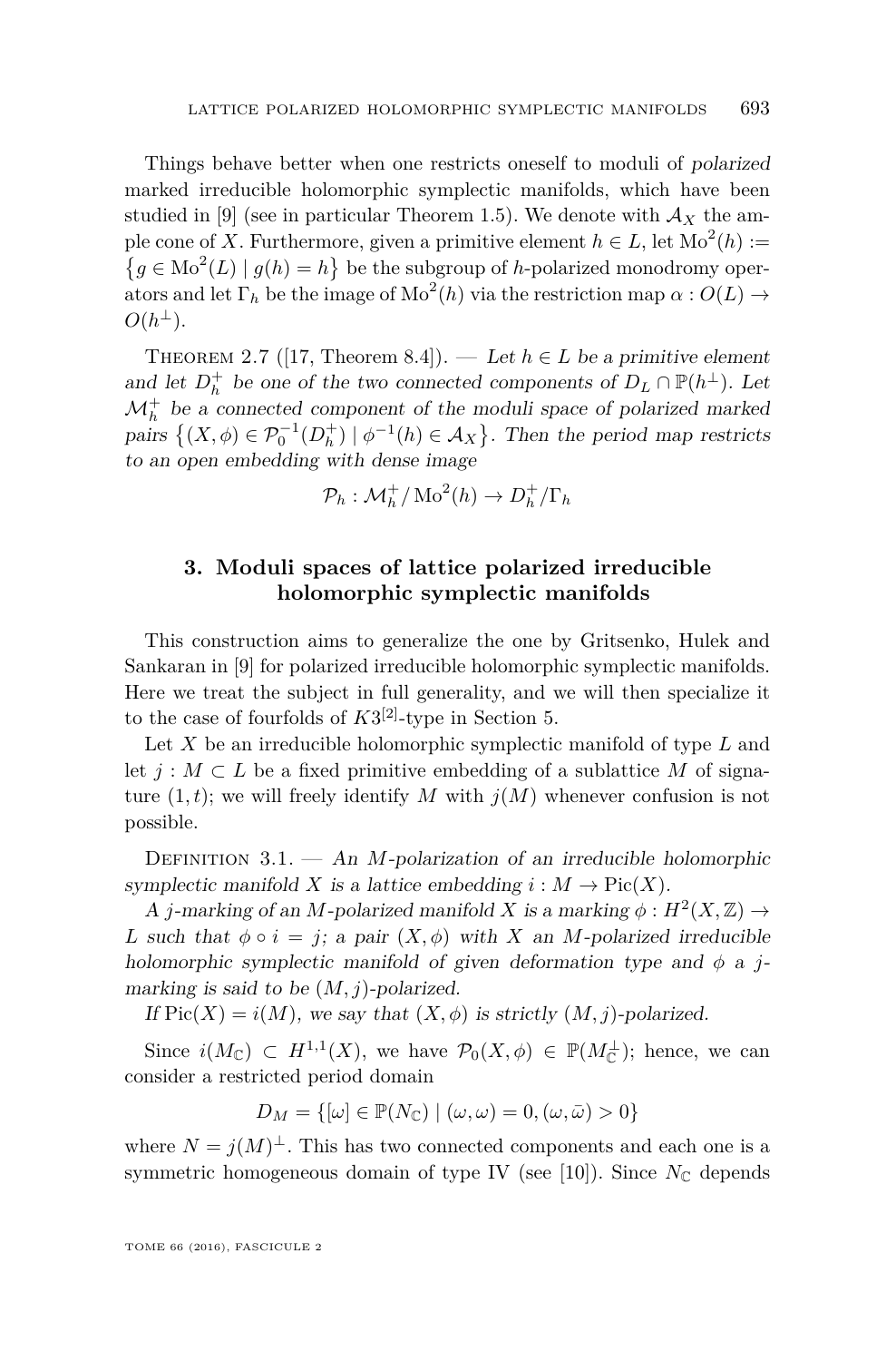only on the signature of *N*, the period domain *D<sup>M</sup>* depends only on *M* and not on *j*.

We need a notion of an ample polarization, and to introduce it, we make the following assumption:

ASSUMPTION. — There exists a set  $\Delta(L) \subset L$  such that the Kähler cone  $\mathcal{K}_X$  of a marked  $(X, \phi)$  can be described as

$$
\mathcal{K}_X = \left\{ h \in H^{1,1}(X, \mathbb{R}) \mid (h, h) > 0, (h, \delta) > 0 \,\forall \delta \in \Delta(X)^+ \right\}
$$
  
re  $\Delta(X)^+ := \left\{ \delta \in \phi^{-1}(\Delta(L)) \cap \text{Pic}(X) \mid (\delta, \kappa) > 0 \right\}$  for  $\kappa \in \mathcal{K}_X$  a fi

whe  $+ := \{$  $\delta \in \phi^{-1}(\Delta(L)) \cap \text{Pic}(X) \mid (\delta, \kappa) > 0$  for  $\kappa \in \mathcal{K}_X$  a fixed Kähler class.

As we will see more in detail in Section [5,](#page-14-0) Assumption [3](#page-7-1) is satisfied in the case of fourfolds of  $K3^{[2]}$ -type. Given such an embedding  $j : M \subset L$ , define the positive cone  $C(M) = \{x \in M_{\mathbb{R}} \mid (x, x) > 0\}$  and pick one of the two connected components  $C^+(M)$ . Given  $\Delta(M) := \Delta(L) \cap M$  and  $H_{\delta} = \{x \in M_{\mathbb{R}} \mid (x, \delta) = 0\},\$  we fix a connected component of  $C^+(M) \setminus$ (∪*δ*∈∆(*M*)*Hδ*) and call it *K*(*M*). This choice induces the choice of a set  $\Delta(M)^{+} = {\delta \in \Delta(M) | (x, \delta) > 0 \,\forall x \in K(M)}$  such that

$$
\Delta(M) = \Delta(M)^{+} \amalg (-\Delta(M)^{+}).
$$

DEFINITION 3.2. — We say that  $(X, \phi)$  as above is ample (strictly)  $(M, j)$ -polarized if  $i(K(M))$  contains a Kähler class.

<span id="page-8-0"></span>LEMMA 3.3. – If 
$$
(X, \phi)
$$
 is ample strictly  $(M, j)$ -polarized, then:

(1) *i*(∆(*M*) <sup>+</sup>) = ∆(*X*) +;

$$
(2) i(K(M)) = \mathcal{K}_X.
$$

Proof. — (1) Take  $\kappa \in i(K(M)) \cap \mathcal{K}_X$ ; given  $\delta \in i(\Delta(M)^+)$ , we have  $(\delta, \kappa) = (\tilde{\delta}, \tilde{k}) > 0$  for  $\tilde{\delta} = \phi(\delta) \in \Delta(M)^+$  and  $\tilde{k} = \phi(\kappa) \in K(M)$ . On the other hand, suppose that there exists  $\delta \in \Delta(X)^+ \setminus i(\Delta(M)^+)$ ; we have  $\delta \in i(\Delta(M)^-)$  and hence  $(\delta, \kappa) = (\tilde{\delta}, \tilde{k}) < 0$ , in contradiction with our assumption.

(2) This follows immediately from (1) and the definitions.  $\Box$ 

Given a smooth family  $f : \mathcal{X} \to \mathcal{U}$  of irreducible holomorphic symplectic manifolds of given deformation type, an *M*-polarization of *f* is an injection  $i_{\mathcal{U}}: M_{\mathcal{U}} \to \mathcal{P}ic_{\mathcal{X}/S} \subset R^2f_*\mathbb{Z}$ , from the constant sheaf  $M_{\mathcal{U}}$  to the relative Picard sheaf  $\mathcal{P}ic_{\mathcal{X}/S}$ , such that for every  $t \in \mathcal{U}$  the map  $i_t$  defines an *M*polarization of  $\mathcal{X}_t$ . A *j*-marking of the family is then defined (see [\[7\]](#page-22-0)) as an isomorphism of local systems  $\phi_{\mathcal{U}} : R^2 f_* \mathbb{Z} \to L_{\mathcal{U}}$  such that  $\phi_t \circ i_t =$ *j* for all  $t \in U$ . Such a marking allows us to define the period map of *f* as  $\mathcal{P}_f$  :  $t \in \mathcal{U} \mapsto [\phi_t(\omega_{\mathcal{X}_t})] \in D_M$ , that is holomorphic by the local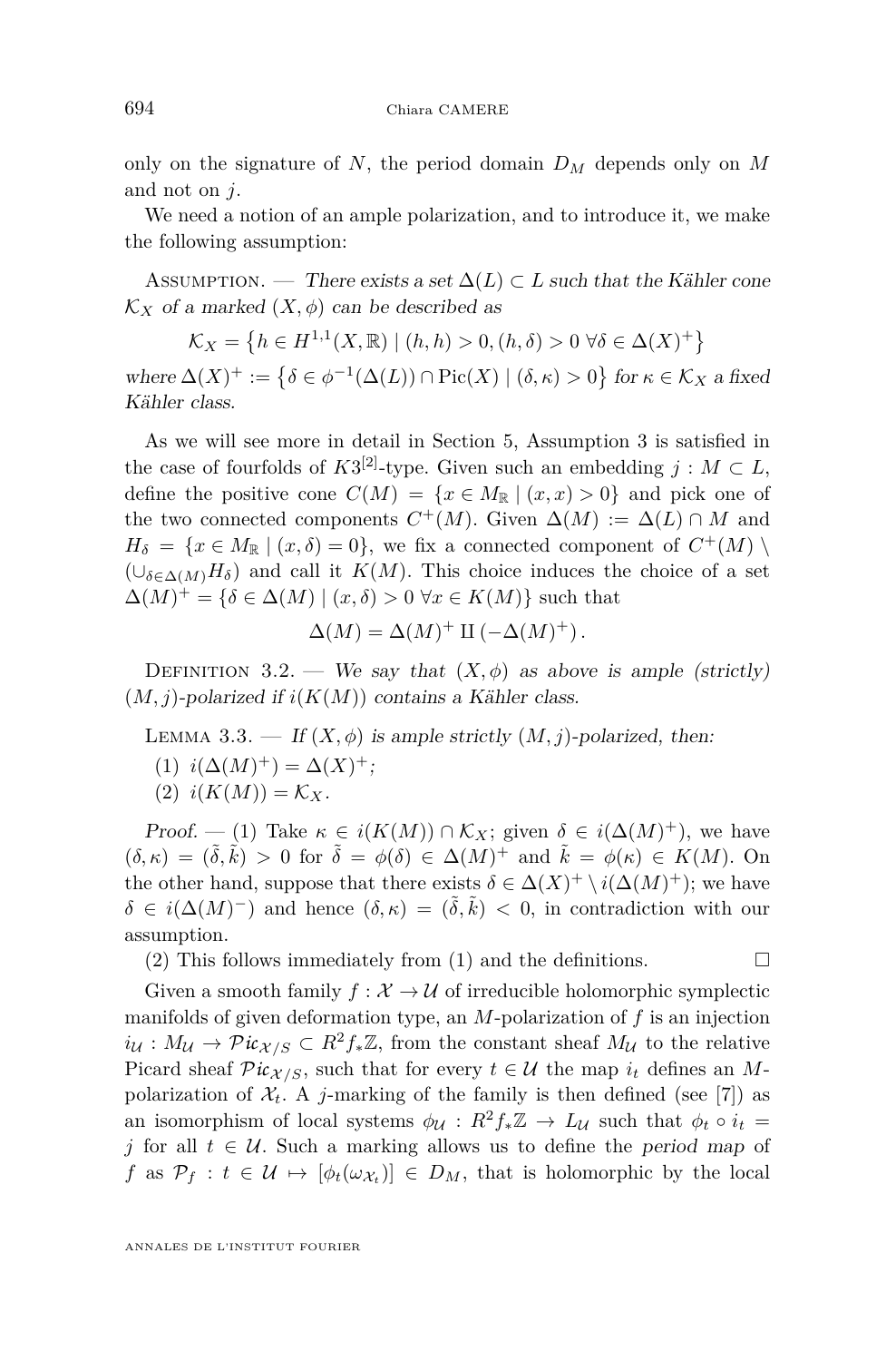Torelli Theorem [\[3,](#page-21-0) Théorème 5]. Local moduli spaces and period maps are then glued together and give a coarse moduli space  $\mathcal{M}_{M,j}$  of  $(M, j)$ polarized irreducible holomorphic symplectic manifolds of fixed type and a holomorphic map  $\mathcal{P}_{M,j} : \mathcal{M}_{M,j} \to \mathcal{D}_M$  that is the restriction of the period map  $\mathcal{P}_0$ .

The group  $O(L, M) = \{g \in O(L) \mid g(m) = m \,\forall m \in M\}$  acts properly and discontinuously on  $D_M$ ; choose a connected component  $D_M^+$  of  $D_M$  and a connected component  $\mathcal{M}_{M,j}^+$  of  $\mathcal{P}_{M,j}^{-1}(D_M^+)$ ; it is a connected component of  $\mathcal{M}_{M,j}$ , and the period map restricts to a surjective holomorphic map  $\mathcal{P}_{M,j}^+ : \mathcal{M}_{M,j}^+ \to D_M^+$ , which is a local isomorphism.

As defined in Markman [\[17\]](#page-22-11), consider  $\text{Mo}^2(L) := \phi \circ \text{Mo}^2(X) \circ \phi^{-1}$  where  $(X, \phi) \in \mathcal{M}_L^+$ . We define  $(M, j)$ -polarized monodromy operators

$$
\text{Mo}^2(M, j) := \{ g \in \text{Mo}^2(L) \mid g(m) = m \,\,\forall m \in M \} = \text{Mo}^2(L) \cap O(L, M)
$$

In other words, an element  $g \in Mo^2(M, j)$  satisfies  $g \circ j = j$ . This group acts on  $\mathcal{M}_{M,j}^+$  via  $(X, \phi) \mapsto (X, g \circ \phi)$  for  $g \in \text{Mo}^2(M, j)$ .

The restriction map induces an injective map  $\alpha : g \in O(L, M) \mapsto g_{\vert N} \in$  $O(N)$ ; we define the subgroup  $\Gamma_{M,j} := \alpha(\text{Mo}^2(M,j))$  in  $O(N)$ .

<span id="page-9-0"></span>PROPOSITION 3.4. — The set  $\mathcal{M}^+_{M,j}$  is invariant under the action of  $\text{Mo}^2(M, j)$  and the restriction of the period map is  $\text{Mo}^2(M, j)$ -equivariant, so that we get a surjective map

$$
\mathcal{M}_{M,j}^+ / \operatorname{Mo}^2(M,j) \xrightarrow{\mathcal{P}_{M,j}^+} D_M^+ / \Gamma_{M,j}
$$

Proof. — Given  $(X, \phi) \in \mathcal{M}_{M,j}^+$  and  $g \in \text{Mo}^2(M, j)$ , there is an embedding  $i : M \subset \text{Pic}(X)$  such that  $\phi \circ i = j$ ; then  $g \circ \phi$  is again a *j*-marking since  $g \circ \phi \circ i = g \circ j = j$ .

The equivariance of the restricted period map is trivial.  $\Box$ 

To obtain a quasi-projective variety we need to show that  $\Gamma_{M,j}$  is of finite index inside  $O(N)$ . By a result of Markman combined with work of Kneser (see also [\[10\]](#page-22-13)), it follows that if *X* is of  $K3^{[2]}$ -type, then  $\text{Mo}^2(L)$  is related to the so-called stable orthogonal group,

$$
\tilde{O}^+(L) = \left\{ g \in O(L) \mid g_{|A_L} = \text{id}, \text{sn}_\mathbb{R}^L(g) = 1 \right\}
$$

where the real spinor norm  $\text{sn}_{\mathbb{R}}^L: O(L_{\mathbb{R}}) \to \mathbb{R}^*/(\mathbb{R}^*)^2 \cong {\pm 1}$  is defined as

$$
\mathrm{sn}_{\mathbb{R}}^{L}(g) = \left(-\frac{v_1^2}{2}\right) \cdots \left(-\frac{v_m^2}{2}\right) (\mathbb{R}^*)^2
$$

for  $g \in O(L_{\mathbb{R}})$  factored as a product of reflections  $g = \rho_{v_1} \circ \cdots \circ \rho_{v_m}$  with  $v_i \in L_{\mathbb{R}}$ .

TOME 66 (2016), FASCICULE 2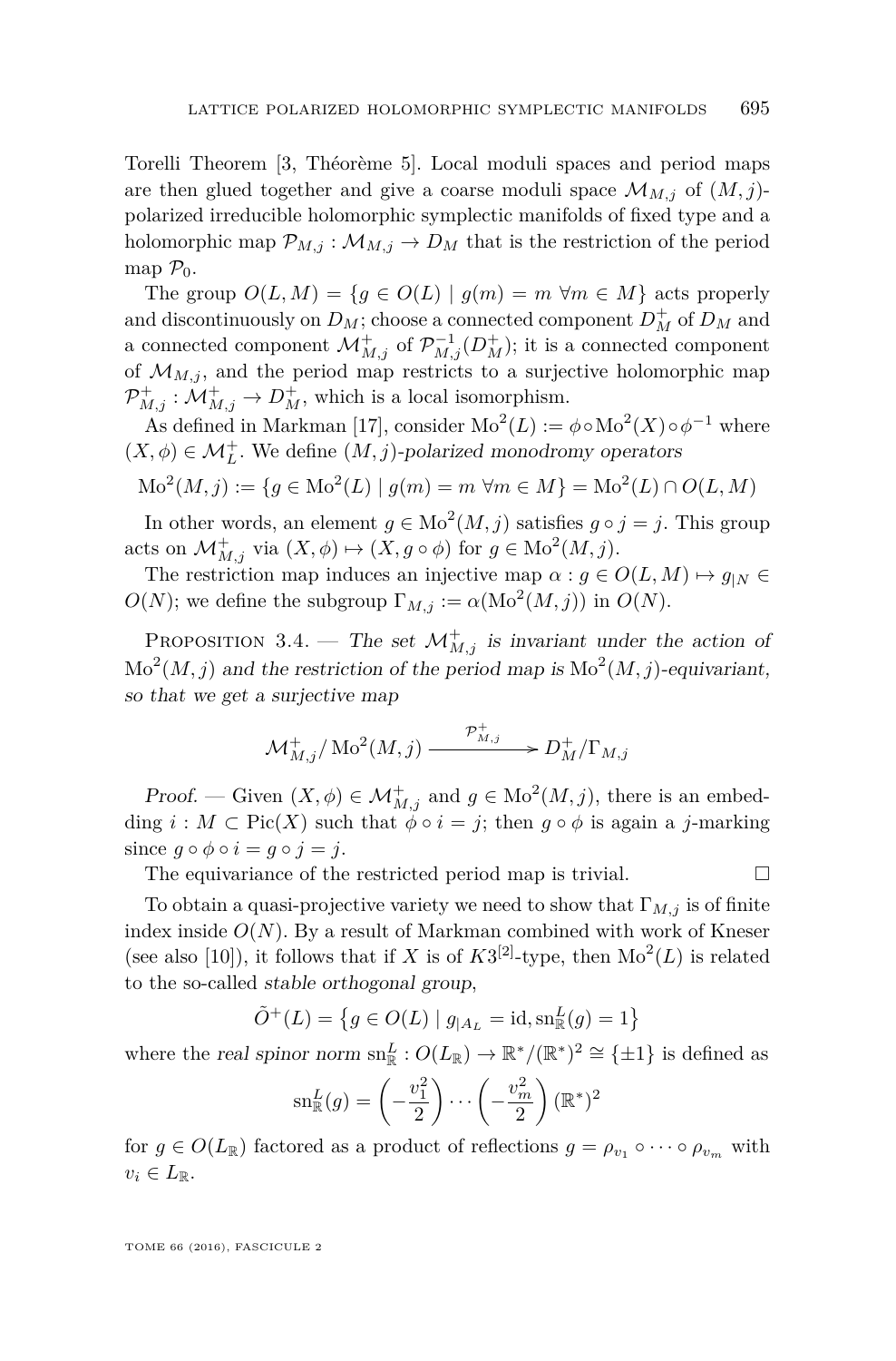<span id="page-10-0"></span>PROPOSITION 3.5. — If  $\text{Mo}^2(L) \supset \tilde{O}^+(L)$ , the group  $\Gamma_{M,j}$  is an arithmetic subgroup of  $O(N)$ .

Proof. — As  $Aut(A_N)$  is finite,  $\tilde{O}^+(N)$  is of finite index in  $O(N)$ . Hence to see that  $\Gamma_{M,j}$  is also of finite index in  $O(N)$ , it suffices to show that  $\tilde{O}^+(N) \subset \Gamma_{M,j}.$ 

Given  $g \in \tilde{O}^+(N)$  we want to prove that there exists  $f \in Mo^2(M)$  such that  $\alpha(f) = g$ . Take  $f \in O(L)$  to be the map induced on *L* by id<sub>M</sub> ⊕*g*; then by definition  $f \in O(L, M)$ . Moreover,  $f_{|(A_M \oplus A_N)} = id_{A_M \oplus A_N}$ , since  $g \in \tilde{O}(N)$ , and  $A_L \subset A_M \oplus A_N$  (from  $M \oplus N \subset L \subset L^* \subset M^* \oplus N^*$ ), hence  $f_{|A_L} = id_{A_L}$  and  $f \in \tilde{O}(L)$ .

Next, consider the extension of  $g$  by linearity to  $N_{\mathbb{R}}$ ; we know that there  $\alpha$  are  $v_1, \ldots, v_m \in N_{\mathbb{R}}$  such that  $g = \rho_{v_1} \circ \cdots \circ \rho_{v_m}$  in  $O(N_{\mathbb{R}})$  and  $\text{sn}_{\mathbb{R}}^N(g) = 1$ . We will still denote by  $\rho_{v_i}$  the reflection of  $L_{\mathbb{R}}$  with respect to  $v_i \in N_{\mathbb{R}} \subset L_{\mathbb{R}}$ ; for all  $v_i$  with  $i = 1, ..., m$  we have  $(\rho_{v_i})_{|M_{\mathbb{R}}} = id_{M_{\mathbb{R}}}$  since  $(v_i, m) = 0$  for all  $m \in M_{\mathbb{R}}$ , hence also  $f = \rho_{v_1} \circ \cdots \circ \rho_{v_m}$  in  $O(L_{\mathbb{R}})$  and  $\text{sn}_{\mathbb{R}}^L(f) = \text{sn}_{\mathbb{R}}^N(g) = 1$ , *i.e. f* ∈  $O$ <sup>+</sup>(*L*).

So indeed,  $f \in Mo^2(M, j)$  and, by construction,  $\alpha(f) = g$ .

COROLLARY 3.6. — If  $\text{Mo}^2(L) \supset \tilde{O}^+(L)$ , the quotient  $D^+_{M,j}/\Gamma_{M,j}$  is a quasi-projective variety of dimension  $rk L - 2 - rk M$ .

Proof. — This follows from Proposition [3.5](#page-10-0) and from Baily–Borel's theorem [\[1\]](#page-21-1).  $\Box$ 

Next we restrict to a connected component  $\mathcal{M}_{M,j}^a \subset \mathcal{M}_{M,j}^+$  of the moduli space of ample  $(M, j)$ -polarized irreducible holomorphic symplectic manifolds and we denote by  $\mathcal{M}_{M,j}^{sa}$  the subset of ample strictly  $(M, j)$ -polarized ones.

LEMMA 3.7. — The set  $\mathcal{M}_{M,j}^a$  is open in the analytic topology of  $\mathcal{M}_{M,j}^+$ .

Proof. — We have  $\mathcal{M}_{M,j}^a = \bigcup (\mathcal{M}_{M,j}^a \cap \mathcal{M}_h)$ , and once a polarization *h* is fixed, ampleness is an open condition due to the stability of Kähler manifolds (see [\[27,](#page-23-3)  $\S$ 9.3.3]).

Remark 3.8.  $-$  A priori  $\mathcal{M}_{M,j}^a$  is not algebraic: a necessary condition for this is the injectivity of the restriction of the period map to  $\mathcal{M}_{M,j}^a$ , since otherwise this moduli space would be non-separated, and this is not always the case.

<span id="page-10-1"></span>THEOREM 3.9. — The subset  $\mathcal{M}_{M,j}^{sa}$  is Hausdorff in  $\mathcal{M}_{M,j}^{+}$  and is invariant under the action of  $\text{Mo}^2(M, j)$ . Moreover, its image via the period map is connected and dense.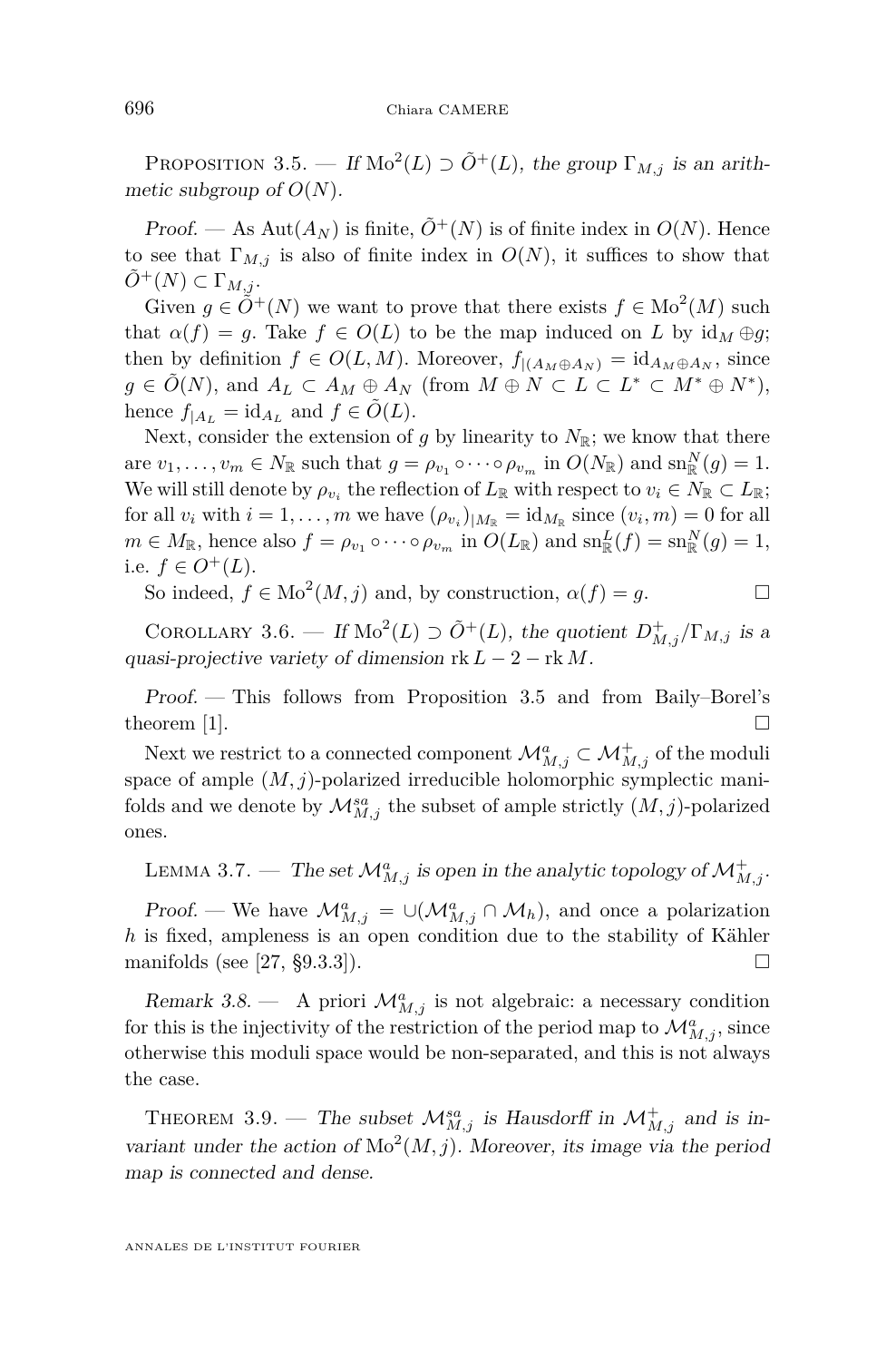Proof. — First we show that

$$
\mathcal{P}_{M,j}^+(\mathcal{M}_{M,j}^{sa})=D_M^\circ:=D_M^+\setminus\left(\bigcup_{\nu\in N\setminus\{0\}}H_\nu\right),\,
$$

where  $H_{\nu} = {\lambda \in N_{\mathbb{C}} \mid (\lambda, \nu) = 0}.$ 

Indeed, given  $(X, \phi) \in M^{sa}_{M,j}$  and  $\pi = \mathcal{P}^+_{M,j}(X, \phi) \in D_M$ , we see that  $\pi \notin H_{\nu}$  for any  $\nu \in N \setminus \{0\}$ : otherwise,  $\nu \in \pi^{\perp}$  and  $\phi^{-1}(\nu) \in \text{Pic}(X) \setminus i(M)$ , contradicting our assumption.

Given  $\pi \in D^{\circ}_M$  and  $(X, \phi) \in \mathcal{P}^{-1}_{M,j}(\pi)$ , the pair  $(X, \phi)$  is strictly  $(M, j)$ polarized; moreover, there is a bijection  $\rho : \mathcal{P}_{M,j}^{-1}(\pi) \to \mathcal{KT}(X)$  via  $\rho(Y,\eta) =$  $\eta^{-1}(\phi(\mathcal{K}_X))$  by [\[17,](#page-22-11) Proposition 5.14], where  $\mathcal{K}\mathcal{T}(X)$  is the set of Kählertype chambers of *X*. If  $i(K(M)) \cap K_X \neq \emptyset$ , there is nothing to prove; otherwise,  $i(K(M))$  meets a different Kähler-type chamber since  $\Delta(X)$  =  $i(\Delta(M))$ . Hence, there exists  $(Y, \eta) \in \mathcal{M}_{M,j}^{sa} \cap \mathcal{P}_{M,j}^{-1}(\pi)$ ; in fact, it follows easily from Theorem [2.6](#page-6-0) and Lemma [3.3](#page-8-0) that there exists a unique such  $(Y, \eta)$ , so that  $\mathcal{M}_{M,j}^{sa}$  is Hausdorff.

Finally remark that  $D_M^{\circ}$  is connected and dense by Baire's category theorem.  $\Box$ 

COROLLARY  $3.10.$  — The period map induces a bijection  $\mathcal{P}_{M,j}^{sa}:\mathcal{M}_{M,j}^{sa}/\operatorname{Mo}^2(M,j) \longrightarrow D_M^{\circ}/\Gamma_{M,j}$ 

Proof. — It follows from Proposition [3.4](#page-9-0) and Theorem [3.9](#page-10-1) that the period map restricts to a bijection  $\mathcal{P}_{M,j}^{sa} : \mathcal{M}_{M,j}^{sa} \to D_M^{\circ}$  and that the restriction is equivariant with respect to the action of  $\text{Mo}^2(M, j)$ .

Remark 3.11. — If the primitive embedding  $j : M \subset L$  is unique up to isometry of  $L$ , then  $\mathcal{M}_M$  can be seen as the moduli space of  $M$ -polarized irreducible holomorphic symplectic manifolds, getting rid of markings as done by Dolgachev in [\[7\]](#page-22-0). On the other hand, since *L* is no longer unimodular, this is a stronger condition to require with respect to the case of K3 surfaces as it is not always satisfied even in the case of polarizations (see [\[9\]](#page-22-12)). Proposition [5.2](#page-15-0) describes some cases in which this happens.

#### **4. Mirror symmetry**

#### **4.1. Griffiths–Yukawa coupling**

<span id="page-11-0"></span>In this section we limit ourselves to recalling some notations and facts from §4 in [\[7\]](#page-22-0) and we focus our attention on the few modifications needed in higher dimensions.

TOME 66 (2016), FASCICULE 2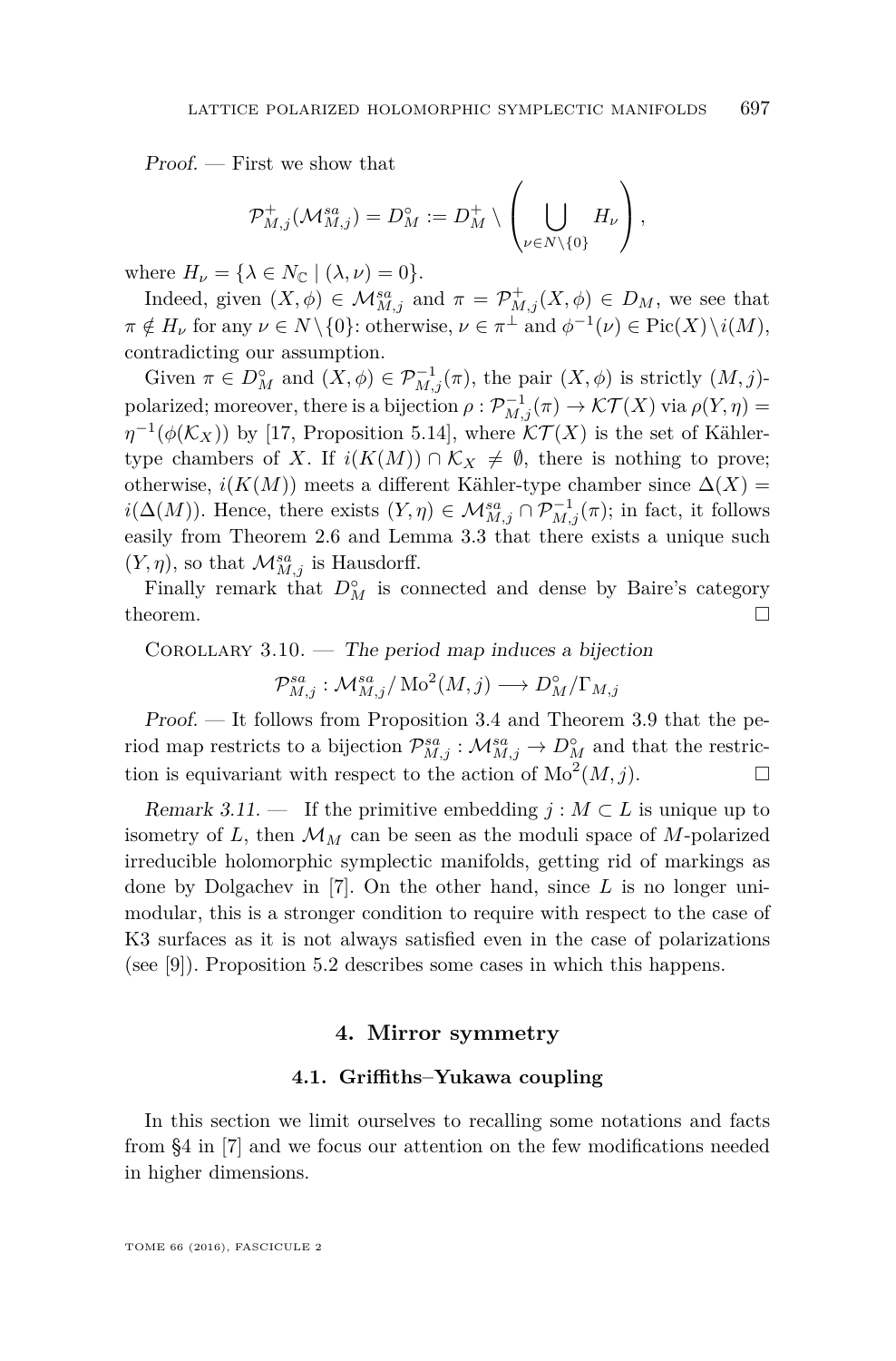From now on suppose that  $rk M \leq 20$ , so that its orthogonal N in L (which is unique up to isometry once we fix the embedding  $j : M \hookrightarrow L$ by Theorem [2.1\)](#page-3-0) is indefinite. Fix an isotropic vector  $f \in N_{\mathbb{R}}$ , so that  $(f, f) = 0$ , and set

$$
N_f = \{x \in N_{\mathbb{R}} \mid (x, f) = 1\}, \ V_f = \{x \in N_{\mathbb{R}} \mid (x, f) = 0\} / \mathbb{R}f;
$$

let  $C_f^+$  be a connected component of the cone

$$
C_f = \{ x \in V_f \mid (x, x) > 0 \}
$$

The corresponding tube domain, which is the complexification of  $C_f^+$ , is

$$
\mathcal{H}_f = N_f + iC_f^+
$$

PROPOSITION 4.1 ([\[7,](#page-22-0) Corollary 4.3]). — The choice of an isotropic  $f \in$  $N_{\mathbb{R}}$  determines an isomorphism  $D_M^+ \cong \mathcal{H}_f$ .

The tube domain realization explained above allows us to relate the Griffiths–Yukawa coupling on  $(X, \phi) \in \mathcal{M}_{M,j}^+$  to the intersection product on  $(V_f)_{\mathbb{C}}$ , which is induced by the quadratic form on *N*. The period domain  $D_M^+$  parametrizes weight-two Hodge structures, hence we are interested in looking at the Griffiths–Yukawa quadratic form

$$
Y: S2H1(X, T_X)_{\phi} \longrightarrow H0,2(X)^{\otimes 2}
$$

$$
(\theta_1, \theta_2) \mapsto \varphi^{1,1}(\theta_1) \circ \varphi^{2,0}(\theta_2)
$$

where  $H^1(X, T_X)_{\phi}$  is the tangent space of  $\mathcal{M}^+_{M,j}$  at the point  $(X, \phi)$ , defined as the orthogonal in  $H^1(X, T_X)$  of  $i(M)$  with respect to the pairing

$$
H^1(X, T_X) \otimes H^{1,1}(X) \longrightarrow H^{0,2}(X),
$$

and  $\varphi^{i,j}: H^1(X, T_X) \to \text{Hom}(H^{i,j}(X), H^{i-1,j+1}(X)),$  for  $1 \leq i \leq 2n$  and  $0 \leq j \leq 2n-1$ , is given by the interior product with a tangent vector (see [\[8\]](#page-22-14)).

<span id="page-12-0"></span>PROPOSITION 4.2 ([\[7,](#page-22-0) Corollary 4.4]). — For any  $\mu \in D_M^+$  the choice of a representative  $l \in L$  of  $\mu$  such that  $(l, f) = 1$  defines a canonical isomorphism

$$
\alpha_{\mu}:T_{\mu}D_M^+\to (V_f)_{\mathbb{C}}
$$

Moreover, given  $(X, \phi) \in \mathcal{M}_{M,j}^+$ , the quadratic form on  $(V_f)_{\mathbb{C}}$  coincides with the Griffiths–Yukawa pairing with respect to the normalization  $H^{0,2}(X) \cong \mathbb{C}$  defined by  $\phi^{-1}(l) \in H^{2,0}(X)$ .

ANNALES DE L'INSTITUT FOURIER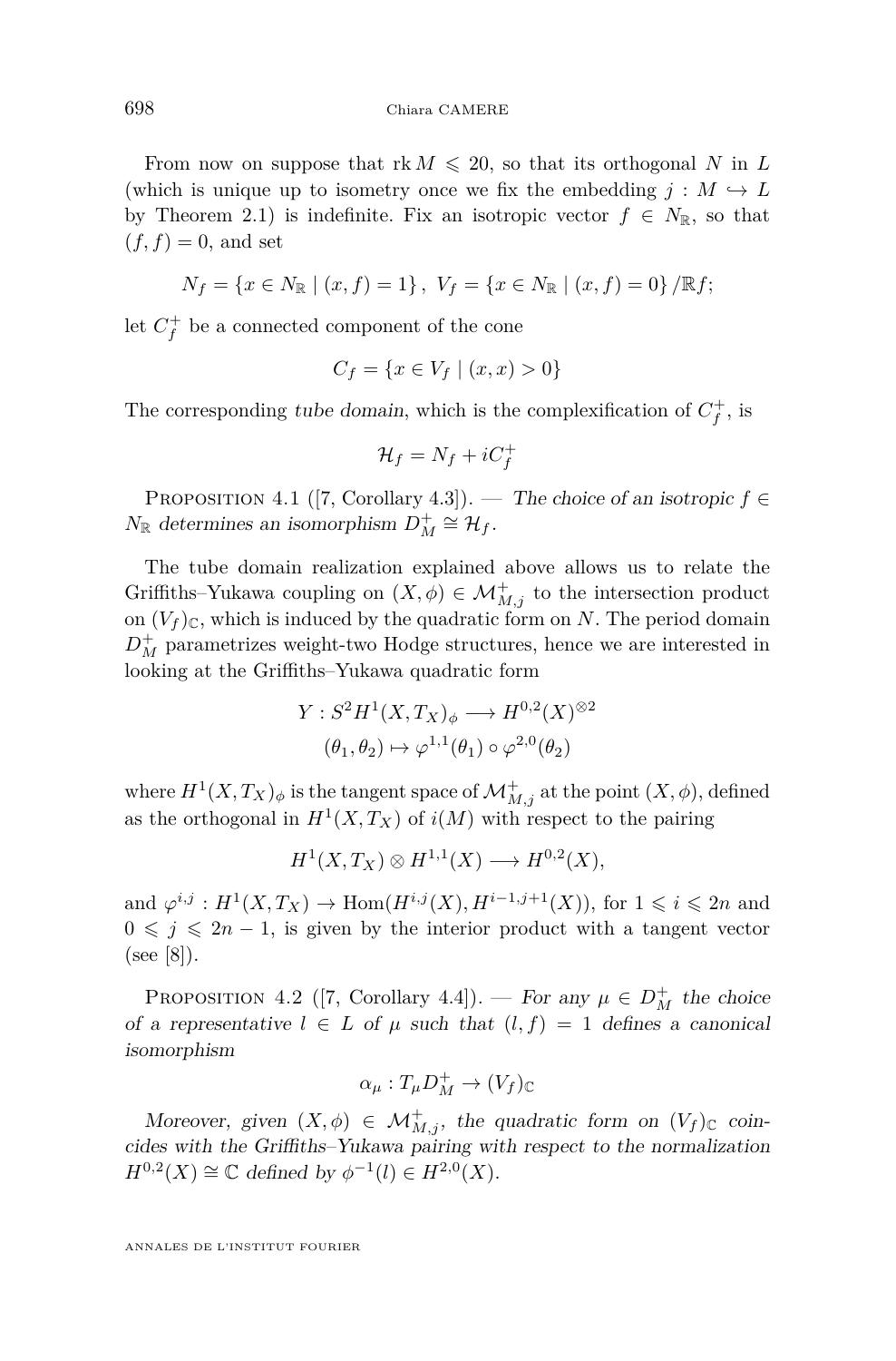#### **4.2. The mirror map**

Again the theoretical construction contained in §5 and §6 of [\[7\]](#page-22-0) carries over to higher dimensions with very little modification. First of all, let us recall some definitions.

DEFINITION 4.3. — Let *S* be an even indefinite lattice and *m* a positive integer; an isotropic vector  $f \in S$  is *m*-admissible if div  $f = m$  and there exists another isotropic vector  $g \in S$  such that  $(f, g) = m$ , div  $g = m$ .

Due to [\[7,](#page-22-0) Lemma 5.4], this is equivalent to the existence of a primitive embedding  $U(m) \to S$  such that  $f \in U(m)$ .

Suppose that there exists an *m*-admissible  $f \in N$ ; then  $N = U(m) \oplus \check{M}$ , with  $\tilde{M}$  a primitive sublattice of signature  $(1, h^{1,1} - \text{rk }M - 1)$ , and we have  $\check{M} \cong (\mathbb{Z}f)_{N}^{\perp}/\mathbb{Z}f$ . The definition of  $\check{M}$  depends only on the choice of  $f$  if  $U(m)$  admits a unique primitive embedding in  $N$ : this happens in particular if  $(m, \det N) = 1$ ,  $\dot{M}$  is unique in its genus and there is a surjection  $O(M) \rightarrow O(q_{\tilde{M}})$ . Once this holds, we can define  $\check{\jmath}$  to be the composition of the embedding  $\check{M} \subset N$  and of the embedding  $j^{\perp} : N \subset L$ , and this depends only on *f* and *j*.

DEFINITION 4.4. — The moduli space  ${\cal M}_{\check M,\check j}^+$  is the mirror moduli space of  $\mathcal{M}_{M,j}^+$ .

PROPOSITION 4.5. — We have dim  $\mathcal{M}^+_{\check{M},\check{\jmath}} = \text{rk } M$  and dim  $\mathcal{M}^+_{\check{M},\check{\jmath}}$  +  $\dim \mathcal{M}_{M,j}^{+} = h^{1,1}.$ 

We now introduce the Baily–Borel compactification of the period domain, defined as its closure in the Harish–Chandra embedding (see [\[10\]](#page-22-13) for a nice survey of the topic), contained in the obvious compactification given by the closure  $D_M^*$  of  $D_M^+$  inside the quadric

$$
\mathcal{Q}_M = \{ [\omega] \in \mathbb{P}(N_{\mathbb{C}}) \mid (\omega, \omega) = 0 \}.
$$

A boundary component is a subset of the form  $\mathbb{P}(I_{\mathbb{C}}) \cap D^*_{M}$  for some isotropic subspace  $I \subset N_{\mathbb{R}}$  of dimension 1 or 2; such a component is called *rational* if the corresponding *I* can be defined over Q. In particular, 0-dimensional rational boundary components of  $D_M^+$  are in bijection with primitive isotropic elements of *N*.

When  $\Gamma_{M,j}$  is an arithmetic subgroup of  $O(N_{\mathbb{Q}})$ , it acts on the set of rational boundary components of  $D_M^+$ , which we denote  $\mathcal{RB}$ , and for each rational boundary component *F* its stabilizer  $N(F) = \{g \in \Gamma_{M,j} \mid g(F) = F\}$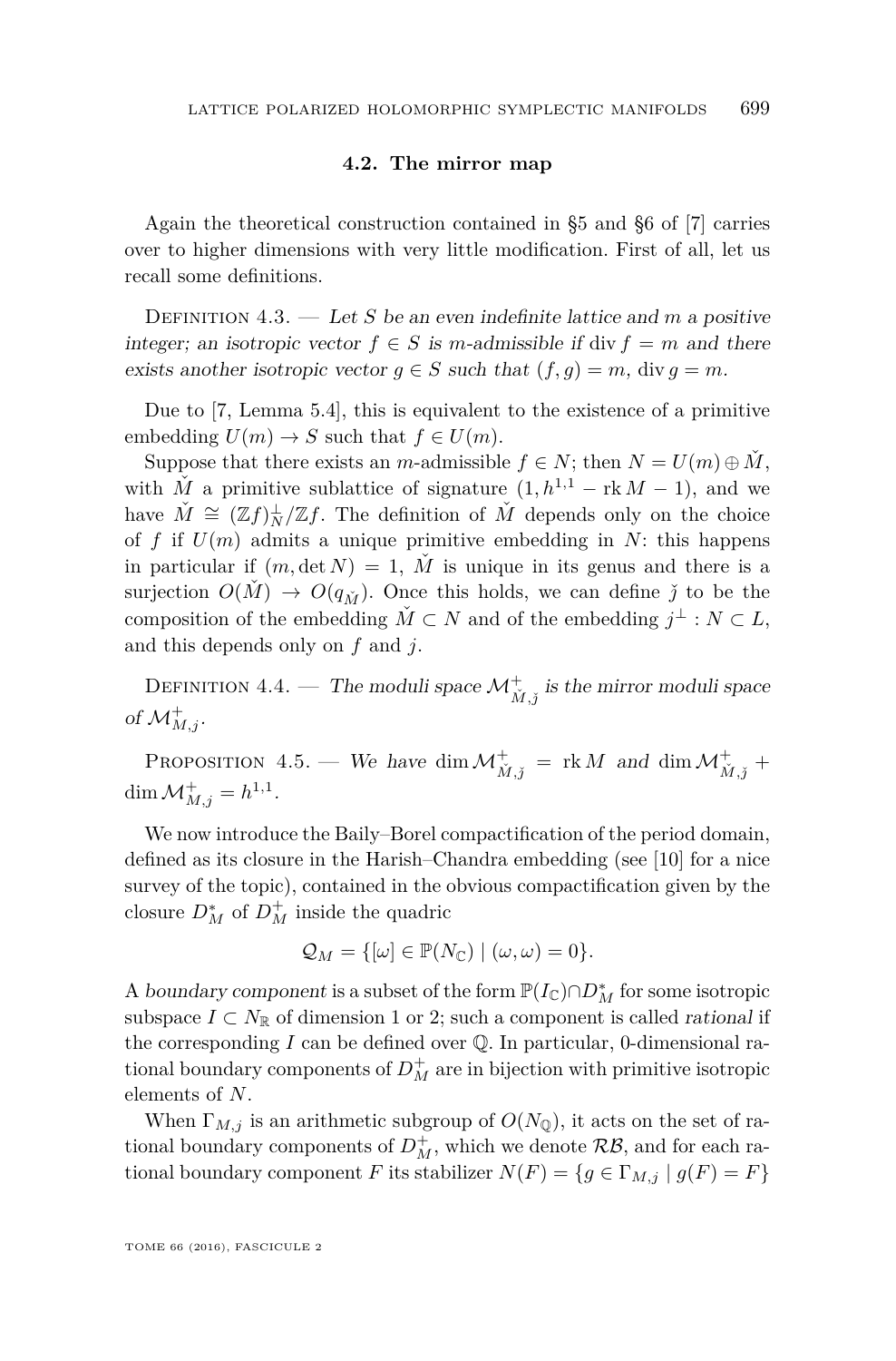acts discretely on *F*. Then the Baily–Borel compactification is the union

$$
\overline{D_M^+/\Gamma_{M,j}} = D_M^+/\Gamma_{M,j} \coprod \left( \coprod_{F \in \mathcal{RB}/\Gamma_{M,j}} F/N(F) \right)
$$

endowed with a structure of a normal projective algebraic variety.

Now we choose an *m*-admissible primitive isotropic  $f \in N$ , and consequently we fix a splitting  $N = U(m) \oplus \tilde{M}$  and an isotropic  $g \in U(m)$ such that  $(f, g) = m$ . For a rational boundary component *F*, we define  $Z_{M,j}(f) = \{h \in N(F) \mid h(f) = f\}$  and  $Z_{M,j}(f)^+$  as the subgroup of elements preserving  $K(\check{M})$ ; thus we have an action of  $Z_{M,i}(f)$  on  $\mathcal{H}_f =$  $V_f + iC_f^+$ , and we can identify  $Z_{M,j}(f)^+$  with the subgroup preserving  $\mathcal{H}_f^+ = V_f + iK(\check{M}).$ 

Let *F* be the 0-dimensional rational boundary component corresponding to *f*. The theory in [\[7\]](#page-22-0) holds also in our situation, hence there exist open neighborhoods  $\tilde{\mathcal{U}}^*$  and  $\mathcal{U}$  respectively of *F* in  $D^*_{M}$  and of  $F/N(F)$ in  $\overline{D_M^+}/\Gamma_{M,j}$ , and an analytic isomorphism  $\alpha: \tilde{U}^*/Z_{M,j}(f)^+$   $\to U$ , which restricts to an isomorphism  $\alpha : \tilde{\mathcal{U}}/Z_{M,j}(f)^+ \to \mathcal{U}_F$  for  $\tilde{\mathcal{U}} = \tilde{\mathcal{U}}^* \cap \mathcal{H}_f^+$ .

<span id="page-14-1"></span>THEOREM 4.6. — The period map induces the mirror map  $\alpha^{-1}$  :  $\mathcal{U}_F \rightarrow$  $\tilde{\mathcal{U}} \subset \mathcal{H}_f^+$ , which is multi-valued with monodromy group  $Z_{M,j}(f)^+$ , sending a neighborhood of *F* to the tube domain  $\mathcal{H}_f^+ \cong \mathrm{Pic}(X') + i\mathcal{K}_{X'}$  for  $(X', \phi') \in$  $\mathcal{M}^{sa}_{\check{M},\check{j}}.$ 

Remark 4.7. — By the construction, we have  $(V_f)_{\mathbb{C}} \cong \check{M}_{\mathbb{C}}$ , and consequently  $(V_f)_{\mathbb{C}} \cong \mathrm{Pic}(X') \otimes \mathbb{C}$  for the very general member  $(X', \phi') \in \mathcal{M}_{\tilde{M}, \tilde{j}}^+$ By Theorem [4.6](#page-14-1) and Proposition [4.2,](#page-12-0) it then follows that in an open neighborhood of a point at the boundary, after the choice of a normalization, the Griffiths–Yukawa coupling on the tangent space of  $D_M^+$  coincides with the intersection form on the  $H^{1,1}(X')$ . This is analogous to what happens in the case of Calabi–Yau threefolds, where the Yukawa coupling coincides with the quantum intersection product on the mirror.

### **5. The** *K*3 [2]**-type case**

<span id="page-14-0"></span>From now on let *X* be a fourfold of  $K3^{[2]}$ -type, so that  $b_2(X) = 23$  and  $L=U^{\oplus 3}\oplus E_8^{\oplus 2}\oplus \langle -2\rangle.$  In this case, by works of Hassett and Tschinkel [\[13\]](#page-22-15) and of Mongardi [\[18\]](#page-22-16) (see also [\[2\]](#page-21-2)), Assumption [3](#page-7-1) is satisfied with

$$
\Delta(L) = \{ \delta \in L \mid \delta^2 = -2 \} \cup \{ \delta \in L \mid \delta^2 = -10, \text{div}(\delta) = 2 \}.
$$

ANNALES DE L'INSTITUT FOURIER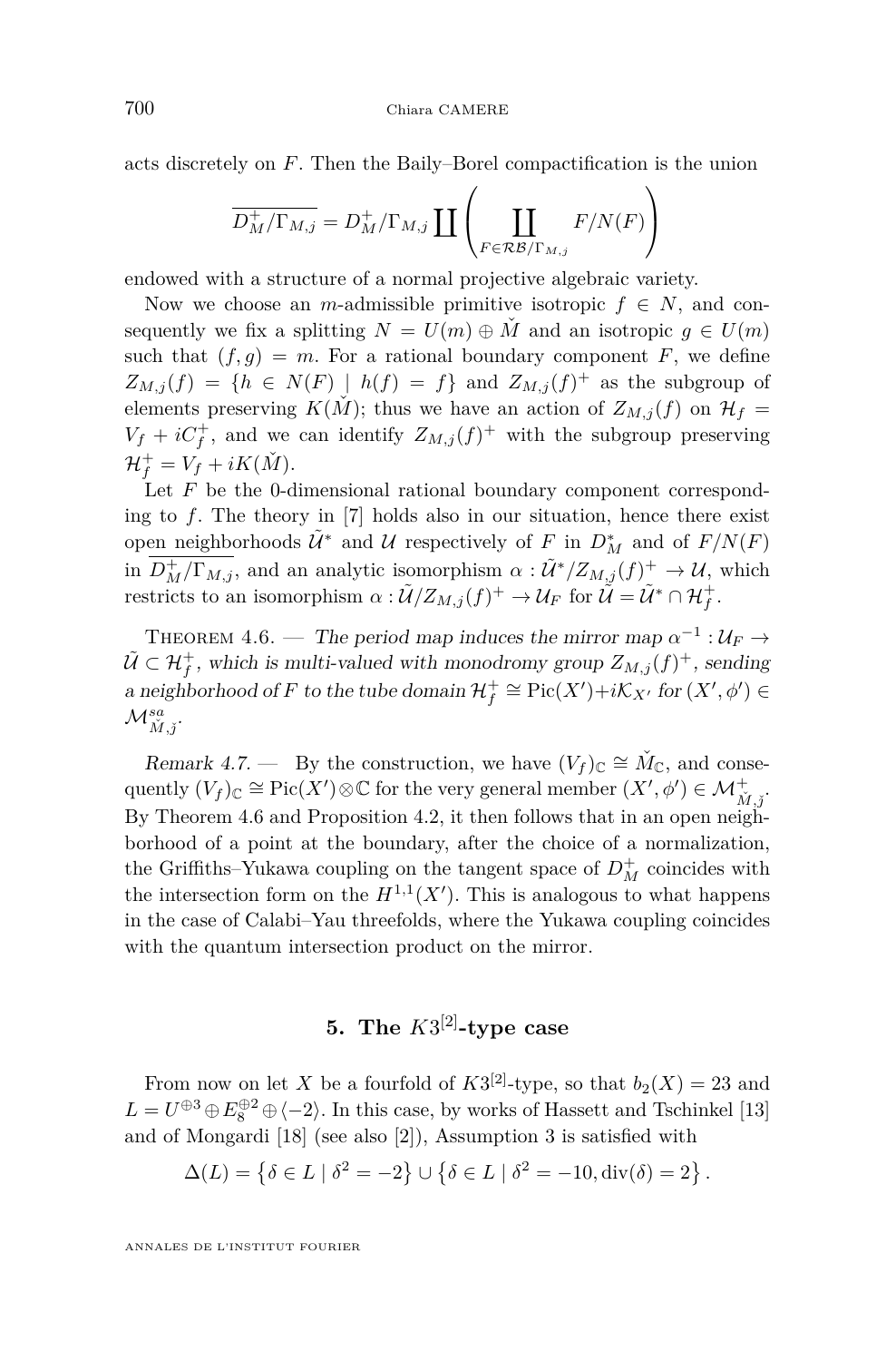By a result of Markman combined with work of Kneser (see also [\[10\]](#page-22-13)), it follows that

$$
\text{Mo}^2(L) = \text{Ref}(L) = \tilde{O}^+(L) = \{ g \in O(L) \mid g_{|A_L} = \text{id}, \text{sn}_\mathbb{R}^L(g) = 1 \}
$$

Hence the hypothesis of Proposition [3.5](#page-10-0) is satisfied, and  $\Gamma_{M,j}$  is an arithmetic subgroup of  $O(N)$ .

<span id="page-15-1"></span>THEOREM 5.1. — For 
$$
L = U^{\oplus 3} \oplus E_8^{\oplus 2} \oplus \langle -2 \rangle
$$
 we have  $\Gamma_{M,j} = \tilde{O}^+(N)$ .

Proof. — Proposition [3.5](#page-10-0) tells us that  $\Gamma_{M,j} \supset \tilde{O}^{+}(N)$ . Vice versa, in this case  $\text{Mo}^2(M, j) = \tilde{O}^+(L) \cap O(L, M)$ . Given  $f \in \text{Mo}^2(M, j)$ , then  $f|_{A_M \oplus A_L}$  = id and hence  $f|_{A_N}$  = id, since by Nikulin's Theorem [2.1](#page-3-0) Γ, Γ<sup>⊥</sup> ⊂  $A_M \oplus A_L$ . On the other hand,  $\Gamma_{M,j} \subset O^+(N)$  because it preserves the connected component  $D_M^+$ , hence we have equality.  $\square$ 

In this case we can find some criteria for the unicity of the embedding *j*.

<span id="page-15-0"></span>PROPOSITION 5.2. — If there is no subgroup  $H \subset A_M$  such that  $H \cong$  $\mathbb{Z}/2\mathbb{Z}$ , the orthogonal *N* is unique in its genus  $(2, 20 - t, q_N)$ , where  $q_N =$  $(-q_M) \oplus q_L$  on  $A_M \oplus A_L$ , and the projection  $O(N) \rightarrow O(q_N)$  is surjective, then *M* admits a unique primitive embedding  $j : M \hookrightarrow L$  up to isometry.

Proof. — The proof is exactly the same of the proof of [\[4,](#page-22-17) Proposition 2.7]; we briefly sketch it here. The primitive embeddings  $M \subset L$ , up to isometry, are in one-to-one correspondence with the sets of quintuples  $(H_M, H_L, \gamma; N, \gamma_N)$  as in Nikulin's Theorem [2.1.](#page-3-0) Under the hypotheses, the only possibility is  $H_M \cong H_L \cong \{0\}$  and  $\gamma = id$ . Moreover, the orthogonal *N* is in the genus  $(2, 20-t, q_N)$  for  $q_N = (-q_M) \oplus q_L$  on  $A_M \oplus A_L$ , hence it is isomorphic to *N* by assumption, and the surjectivity of  $O(N) \rightarrow O(q_N)$ implies that different choices of  $\gamma_N$  induce isometric embeddings in *L*.  $\Box$ 

In particular this is true if *M* is unimodular of rank  $rk M \leq 20$  or if  $A_M = \bigoplus_{p_i > 2\text{prime}} (\mathbb{Z}/p_i \mathbb{Z})^{\oplus a_i}$  and  $\text{rk } M \leq 21 - \max(a_i)$ . It is important to stress though that the orthogonal *N* will not in general have a unique embedding, so that  $\check{j}$  will not be the only possible embedding of  $\check{M}$ .

Remark 5.3. — Consider now a primitive embedding  $j_{K3}: M \subset L_{K3}$ and take  $j = j_{K3} \oplus id_{\langle -2 \rangle}$  to be the induced primitive embedding  $M \subset$ *L*. We can then find a mirror lattice either in  $L_{K3}$  or in *L*, obtaining respectively  $\check{M}_{K3}$  and  $\check{M} = \check{M}_{K3} \oplus \langle -2 \rangle$ . Take an *M*-polarized K3 surface S and an  $\check{M}_{K3}$ -polarized K3 surface S' in the mirror family; then  $S^{[2]}$  and  $(S')^{[2]}$  will be respectively M-polarized and  $\check{M}$ -polarized mirror partners. On the other hand, since for any *M*-polarized K3 surface  $S$ ,  $S^{[2]}$  is also  $(M \oplus \langle -2 \rangle)$ -polarized, the family of Hilbert schemes of *M*-polarized K3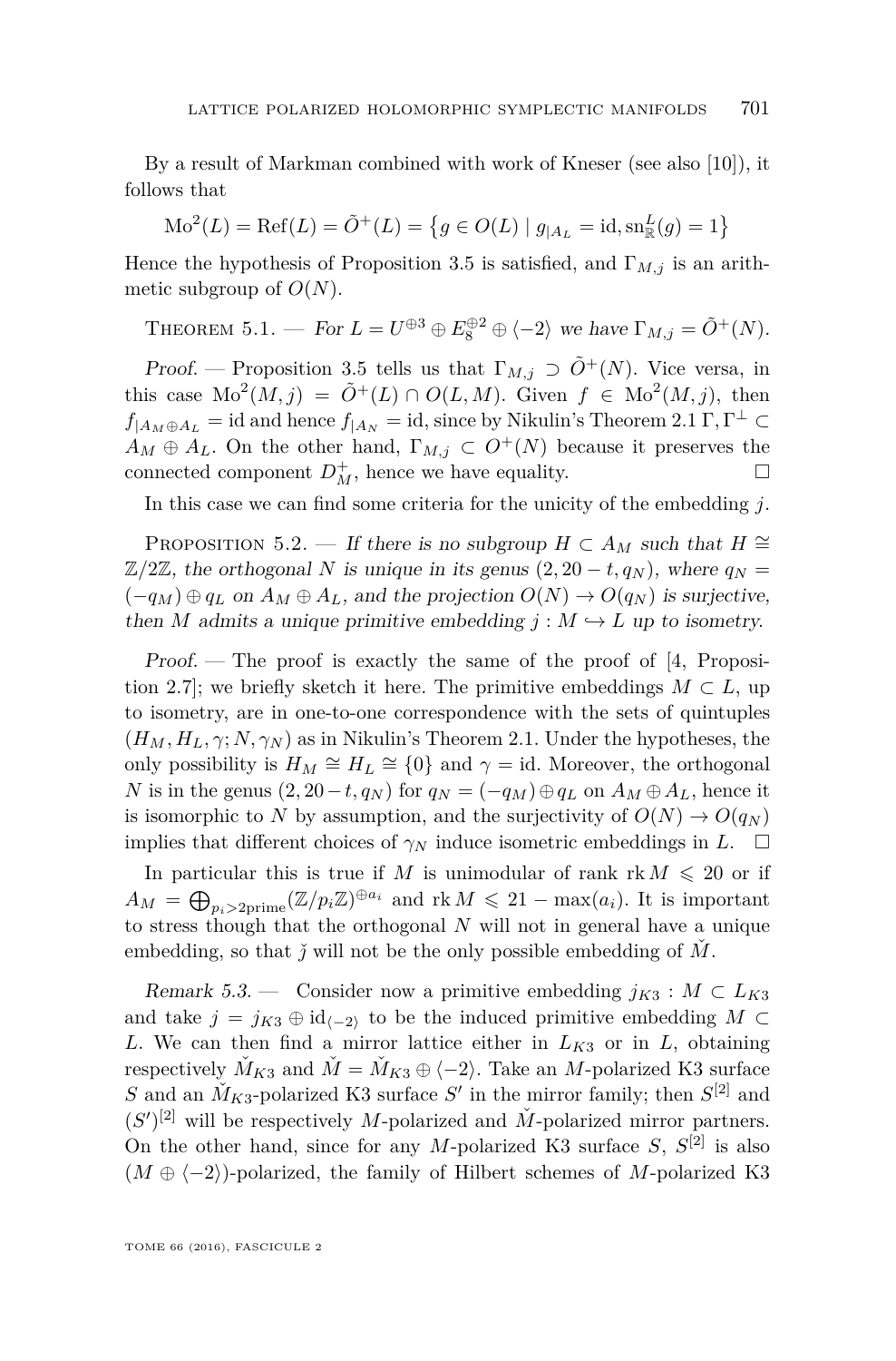surfaces has codimension 1 inside  $\mathcal{M}^+_{M,j},$  whereas the mirror moduli space has the same dimension as in the K3 case.

#### **5.1. The polarized case**

Let  $M \subset L$  be the rank 1 sublattice  $\langle 2d \rangle$  for a positive integer *d*. In the  $K3^{[2]}$ -type case, the following result is known:

THEOREM 5.4 ([\[9,](#page-22-12) Prop. 3.6 and 3.12]). — The sublattice  $M = \langle 2d \rangle$ admits up to two non-isometric primitive embeddings in *L*. Let *h* be a generator of *M*; then the following holds:

- (1) there is always a split embedding  $j_s$ , corresponding to div  $h = 1$ , such that  $N_s = U^{\oplus 2} \oplus E_8^{\oplus 2} \oplus \langle -2 \rangle \oplus \langle -2d \rangle$ , det  $N_s = 4d$  and  $A_{N_s} = \mathbb{Z}/2\mathbb{Z} \oplus \mathbb{Z}/2d\mathbb{Z};$
- (2) if  $d \equiv 3$  modulo 4, then *M* admits a second embedding  $j_{ns}$ , called non-split, corresponding to div  $h = 2$ , such that  $N_{ns} = U^{\oplus 2} \oplus E_8^{\oplus 2} \oplus E_8$  $K_d$ , det  $N_{ns} = d$  and  $A_{N_{ns}} = \mathbb{Z}/d\mathbb{Z}$ .

In both cases,  $\Gamma_{M,j} \cong \tilde{O}(N)^+$ .

Fix  $j: M \subset L$  as above and let  $\mathcal{M}_{2d}^+$  be the subset of  $\mathcal{M}_{M,j}^+$ , where *h* corresponds to an ample class; as already shown in [\[9\]](#page-22-12), we get an open algebraic embedding of  $\mathcal{M}_{2d}^+/\text{Mo}^2(M, j)$  into  $D_M^+/\tilde{O}(N)^+$ .

PROPOSITION 5.5. — The period map  $\mathcal{P}^+_{M,j}$  restricts to an isomorphism

$$
\mathcal{M}_{2d}^+/\operatorname{Mo}^2(M,j) \to \left(D_M^+ \setminus \coprod_{\delta \in \Delta(N)} (H_\delta \cap D_M^+) \right) / \tilde{O}(N)^+
$$

Proof. — This is a straightforward consequence of [\[17,](#page-22-11) Theorem 8.4] and of [\[18,](#page-22-16) Proposition 2.12].

Now we want to compute  $\tilde{O}(N)$ -orbits of *m*-admissible isotropic vectors *f* in *N* for an integer *m*| det *N*. In both cases we can apply Eichler's criterion [2.3:](#page-4-0) orbits are classified by div *f*| det *N*. By Scattone's work[\[23,](#page-22-7) Proposition 4.1.3], there is a bijection between  $\tilde{O}(N)$ -orbits of isotropic vectors in  $N$  and the set of isotropic elements in  $A_N$  modulo multiplication by  $\pm 1$ , induced by the map  $f \in N \mapsto f/\text{div } f + N \in A_N$ .

**The split case.** Let *e* and *t* denote respectively the generators of  $\langle -2 \rangle$ and  $\langle -2d \rangle$  in  $N_s$ . Then the discriminant group  $A_{N_s}$  is generated by  $e/2$ and  $t/2d$  and the discriminant quadratic form  $q_s$  is given by

$$
q_s(\alpha \frac{t}{2d} + \beta \frac{e}{2}) = -\frac{\alpha^2 + \beta^2 d}{2d} \in \mathbb{Q}/2\mathbb{Z}
$$

ANNALES DE L'INSTITUT FOURIER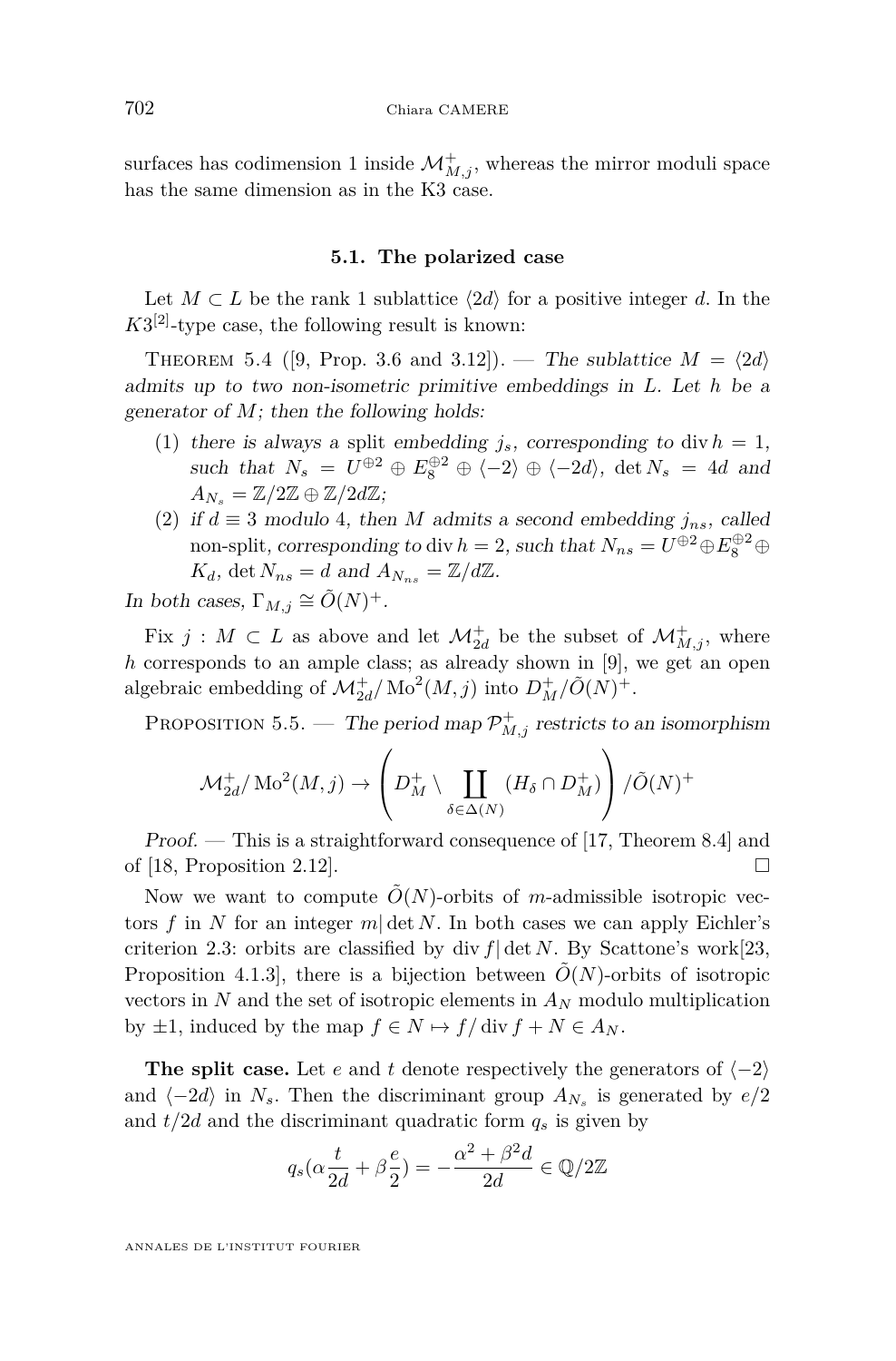for  $\alpha = 0, \ldots, 2d - 1$  and  $\beta = 0, 1$ . Let *u* and *v* denote a standard basis of one of the two orthogonal summands *U* inside  $N_s$ , and write  $d = d'k^2$  with d' square-free.

<span id="page-17-1"></span>LEMMA 5.6. — The *m*-admissible isotropic vectors  $f$  in  $N_s$ , up to the action of  $\tilde{O}(N_s)$ , are of the form

<span id="page-17-0"></span>(5.1) 
$$
f = \begin{cases} t + m(u + \frac{d}{m^2}v) & \text{if } m \mid k \\ t + m^2 e + m(u + \frac{d+m^2}{m^2}v) & \text{if } m \nmid k, \frac{m}{2} \mid k \text{ and } d' \equiv 3(4) \end{cases}
$$

Proof. — Let  $I(q_s)$  be the set of isotropic elements in  $A_{N_s}$ ; it is clear that it is the union of isotropic elements of  $\mathbb{Z}/2d\mathbb{Z}$  with respect to the restricted form  $q_s(\alpha \frac{t}{2d}) = -\frac{\alpha^2}{2d}$  $\frac{\alpha^2}{2d}$  and of isotropic elements  $y = \alpha \frac{t}{2d} + \frac{e}{2}$ , since *e* is not isotropic. Moreover, it is easy to remark that  $\text{ord}(f/\text{div } f) = \text{div } f$  and, since we are interested in classification up to the action of  $O(N_s)$ , we need to find only one isotropic element for each possible order *m*.

The computation of isotropic elements of  $\mathbb{Z}/2d\mathbb{Z}$  has been done by Scattone [\[23,](#page-22-7) Theorem 4.0.1] in the K3 case; they are in bijection with elements in the cyclic subgroup of order *k*. Hence *m* has to divide *k*, and an isotropic element  $x \in \mathbb{Z}/2d\mathbb{Z}$  of order *m* is  $x_m = \frac{t}{m}$ .

Now take  $y = \alpha \frac{t}{2d} + \frac{e}{2}$ ; then  $q_s(y) = -\frac{\alpha^2 + d}{2d} \in 2\mathbb{Z}$  if and only if  $\alpha^2 + d =$ 4*dl* for an integer *l*. By reducing this equality modulo 4 we see that the only possible case is  $d' \equiv 3$  (4) and  $\alpha = d'kh$  with  $h = 1, \ldots, k - 1$  odd. In this case we observe that  $m = \text{ord}(y)|2k$ , and we are interested in finding elements of order not dividing *k*; in particular, new possible orders *m* are those such that  $\frac{m}{2} | k$  and  $m \nmid k$ . For example, an isotropic element  $x \in A_{N_s}$ of order *m* is  $x_m = \frac{t}{m} + \frac{e}{2}$ .

Up to isometry, the corresponding isotropic vectors in  $N_s$  are precisely of the forms given in [\(5.1\)](#page-17-0). Indeed, given such an  $f \in N_s$ , we have  $f^2 = 0$ ,  $(f, v) = m$ ,

$$
(f, u) = \begin{cases} \frac{d}{m} \in m\mathbb{Z} & \text{if } m \mid k \\ \frac{d+m^2}{m} \in m\mathbb{Z} & \text{if } m \nmid k, \frac{m}{2} \mid k \text{ and } d' \equiv 3(4) \end{cases}
$$

$$
(f, e) = \begin{cases} 0 & \text{if } m \mid k \\ -2m^2 \in m\mathbb{Z} & \text{if } m \nmid k, \frac{m}{2} \mid k \text{ and } d' \equiv 3(4) \end{cases}
$$
Hence div  $f = m$ .

Now we restrict to the case  $m = 1$  and consider the isotropic primitive vector  $f = t + u + dv$ . Since it is unimodular, *U* admits a unique primitive embedding in *N* up to isometry; hence its orthogonal is  $\check{M} = U \oplus E_8^{\oplus 2} \oplus$ 

TOME 66 (2016), FASCICULE 2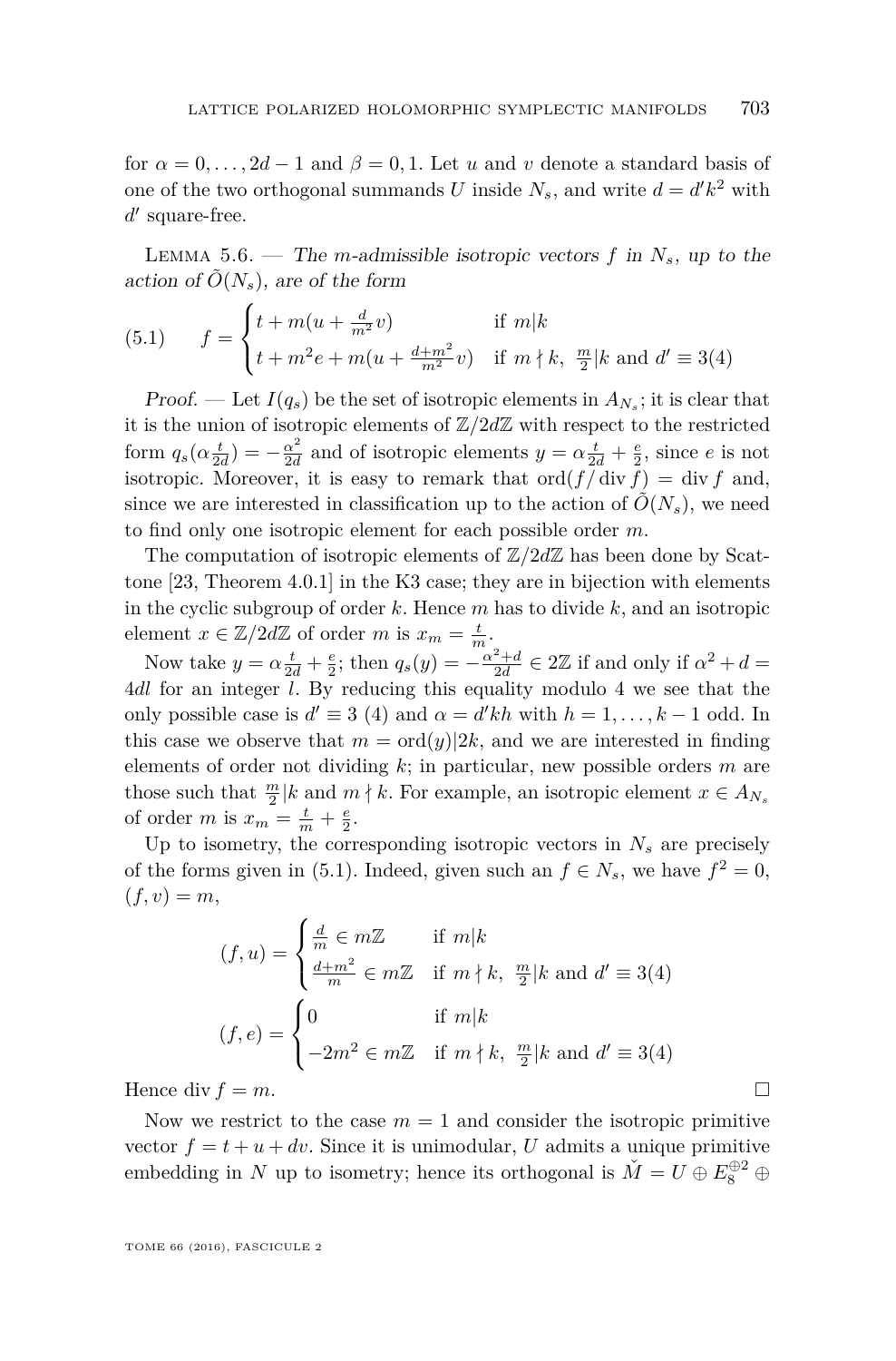$\langle -2 \rangle \oplus \langle -2d \rangle$  and we can assume that  $U = \mathbb{Z} f + \mathbb{Z} v$ . The sublattice  $\check{M}$ admits two non-isometric primitive embeddings in *L*; it follows from the definition that  $\check{j}$  satisfies  $\check{j}(\check{M})^{\perp} = U \oplus \langle 2d \rangle$ . Hence the period domain  $D_{\tilde{M}}^+$  is exactly the one described by Dolgachev in [\[7\]](#page-22-0), with tube domain realization isomorphic to the upper half-plane H.

By [\[7,](#page-22-0) Theorem 7.1] and Theorem [5.1,](#page-15-1) the global monodromy group  $\Gamma_{\check{M},\check{J}}$ is conjugate in  $PSL(2, \mathbb{R})$  to the subgroup  $\Gamma_0(d)^+$  generated by

$$
\Gamma_0(d) = \{(a_{ij}) \in SL(2, \mathbb{Z}) \mid d|a_{21}\}\
$$

and by the Fricke involution

$$
F = \left(\begin{array}{cc} 0 & -\frac{1}{\sqrt{d}} \\ \sqrt{d} & 0 \end{array}\right) \in PSL(2,\mathbb{R})
$$

The main difference with what happens in the case of polarized K3 surfaces is that here we only get a local isomorphism from our moduli space to the modular curve

$$
\mathcal{M}^+_{\check{M},\check{j}}/\operatorname{Mo}^2(\check{M},\check{j}) \xrightarrow{\mathcal{P}} \mathbb{H}/\Gamma_0(d)^+
$$

**The non-split case.** In this case  $d \equiv 3$  (4). Let *e* and  $w_1$ ,  $w_2$  denote respectively the generators of  $\langle -2 \rangle$  and of a copy of *U* in *L*, so that  $M =$  $\langle h \rangle$  ⊂ *U* ⊕  $\langle -2 \rangle$  with  $h = 2w_1 + \frac{d+1}{2}w_2 + e$ . The orthogonal  $K_d$  is generated by  $b_1 = w_1 - \frac{d+1}{4}w_2$  and  $b_2 = w_2 + e$ . The discriminant group  $A_{N_{ns}}$  is generated by  $t = \frac{1}{d}h - w_2$ , and the discriminant quadratic form  $q_{ns}$  is given by

$$
q_{ns}(\alpha t) = -\frac{2\alpha^2}{d} \in \mathbb{Q}/2\mathbb{Z}
$$

for  $\alpha = 0, \ldots, d-1$ . Let *u* and *v* denote a standard basis of one of the two orthogonal summands *U* inside  $N_{ns}$ , and write  $d = d'k^2$  with  $d' \equiv 3$  (4) square-free.

LEMMA 5.7. — The *m*-admissible isotropic vectors  $f$  in  $N_{ns}$ , up to the action of  $\tilde{O}(N_{ns})$ , are of the form

<span id="page-18-0"></span>(5.2) 
$$
f = 2b_1 + b_2 + m(u + \frac{d}{m^2}v) \text{ if } m|k
$$

Proof. — Computations similar to the ones in the proof of Lemma [5.6](#page-17-1) show that the order *m* of an isotropic element  $\alpha t \in \mathbb{Z}/d\mathbb{Z}$  has to divide *k*. Given *f* as in [\(5.2\)](#page-18-0), we have  $f^2 = 0$ ,  $(f, b_1) = -d \in m\mathbb{Z}$ ,  $(f, b_2) = 0$ ,  $(f, u) = \frac{d}{m} \in m\mathbb{Z}$  and  $(f, v) = m$ . Hence div  $f = m$ .

ANNALES DE L'INSTITUT FOURIER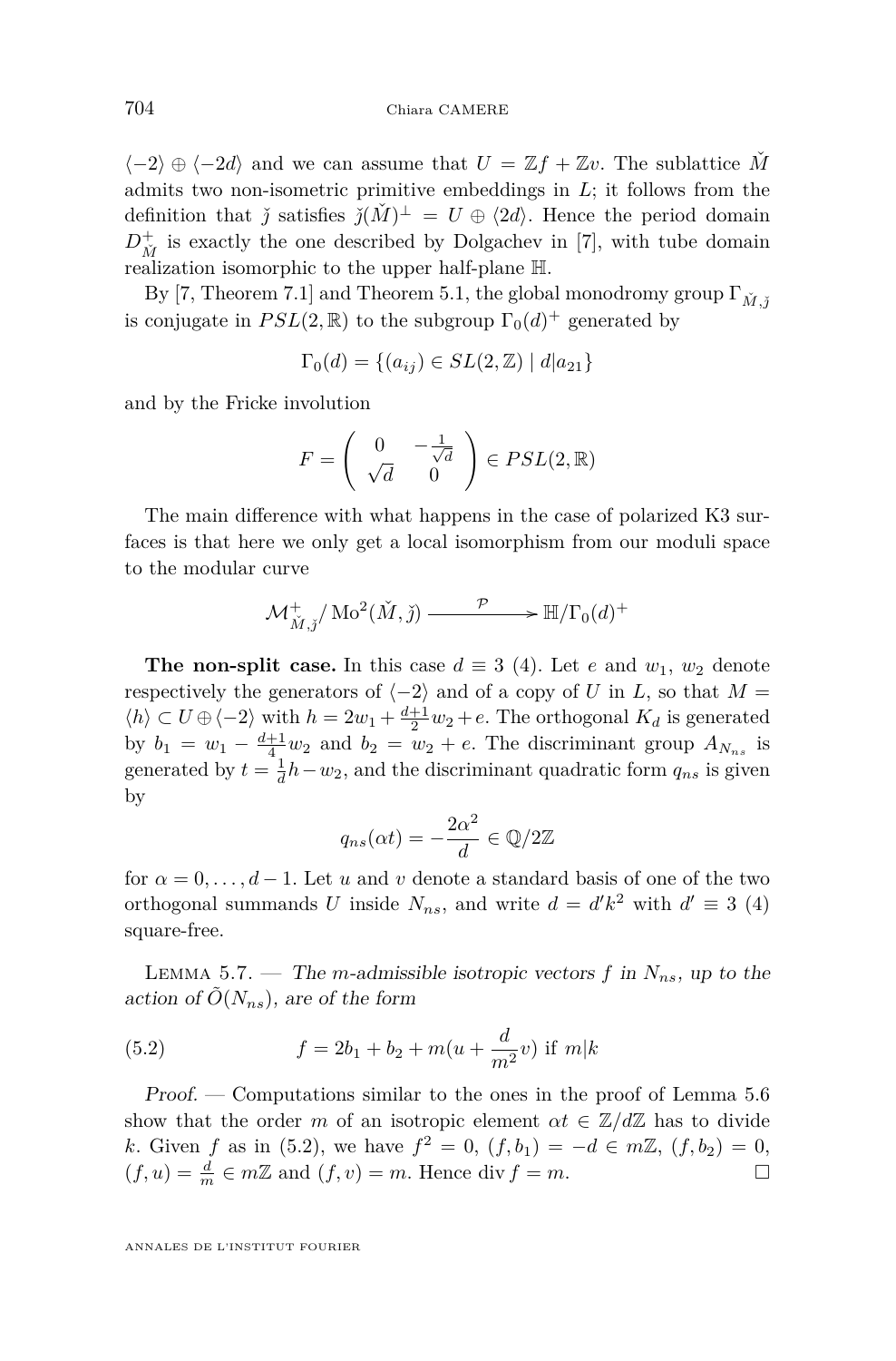Now we restrict to the case  $m = 1$  and consider the hyperbolic lattice  $U = \mathbb{Z} f \oplus \mathbb{Z} v$ . Since it is unimodular, *U* admits a primitive embedding into *N*, unique up to isometry, and its orthogonal is  $\check{M} = U \oplus E_8^{\oplus 2} \oplus$  $K_d$ . The sublattice  $\dot{M}$  admits a unique primitive embedding into *L* and  $(\check{M})^{\perp} = U \oplus \langle 2d \rangle$ ; the period domain  $D^+_{\check{M}}$  is exactly as in the split case and everything remarked above holds again.

#### **5.2. Non-symplectic involutions**

In the recent paper [\[4\]](#page-22-17) (see also [\[16\]](#page-22-18)), the authors classify primitive embeddings of invariant sublattices *T* of non-symplectic involutions *i* of fourfolds *X* of  $K3^{[2]}$ -type, i.e. involutions such that  $i^*\omega_X = -\omega_X$ . The invariant sublattice *T* is known to be hyperbolic and two-elementary with a twoelementary orthogonal *S*. By the work of Nikulin [\[21\]](#page-22-19), a two-elementary hyperbolic lattice *T* is completely determined by the triple  $(r, a_T, \delta_T)$ , where *r* is its rank,  $a_T = l(A_T)$  is the length of its discriminant group and  $\delta_T$  is the parity of the discriminant quadratic form  $q_T$ :  $\delta_T = 0$  if  $q_T(x) \in \mathbb{Z}/2\mathbb{Z}$ for all  $x \in A_T$ , 1 otherwise.

By [\[4,](#page-22-17) Proposition 6.1], the primitive embeddings *j* into *L* of a twoelementary hyperbolic sublattice *T* with invariants  $(r, a_T, \delta_T)$  are in bijection with the couples  $(a \pm 1, \delta_S)$ , where *S* is the orthogonal complement of  $j(T)$  in *L*, two-elementary with  $a_S = l(A_S) = a \pm 1$  and parity  $\delta_S$ .

Consider now  $\mathcal{M}_{T,j}^+$  and look for the mirror family corresponding to the choice of a 1-admissible isotropic vector  $f \in S$ .

LEMMA 5.8. — There is a 1-admissible isotropic  $f \in S$  and  $S \supset U$  if and only if  $rk T \leq 21 - l(A_T)$  or  $rk T = 22 - l(A_T)$  and  $l(A_S) = l(A_T) + 1$ except when  $(\text{rk } T, l(A_T), \delta_T, l(A_S), \delta_S) = (15, 7, 1, 6, 0).$ 

*Proof.* — If  $rk T \le 20 - l(A<sub>S</sub>)$ , then this follows by Theorem [2.2.](#page-4-1) Otherwise, one of the following holds:

- (1)  $rk T = 24 l(A_T)$  and  $l(A_S) = l(A_T) 1 = rk S$ : we have  $S =$  $\langle 2 \rangle^{\oplus 2} \oplus \langle -2 \rangle^{\oplus l(A_T)-3}$  if  $\delta_S = 1$ , and if  $\delta_S = 0$ , then *S* is  $U(2)^{\oplus 2}$ . None contains a copy of *U*.
- (2)  $rk T = 22 l(A_T)$  and  $l(A_S) = l(A_T) 1 = rk S 2$ : we have  $S = U \oplus \langle 2 \rangle \oplus \langle -2 \rangle^{\oplus l(A_T)-2}$  if  $\delta_S = 1$ , and if  $\delta_S = 0$ , then *S* is either  $U \oplus U(2)$ ,  $U(2) \oplus 2 \oplus D_4$  or  $U \oplus U(2) \oplus E_8(2)$ . All contain a copy of *U* except  $U(2)^{\oplus 2} \oplus D_4$ .
- (3)  $rk T = 22 l(A_T)$  and  $l(A_S) = l(A_T) + 1 = rk S$ : we have  $S =$  $\langle 2 \rangle^{\oplus 2} \oplus \langle -2 \rangle^{\oplus l(A_T)-1}$  with  $\delta_S = 1$ . None contains a copy of *U*.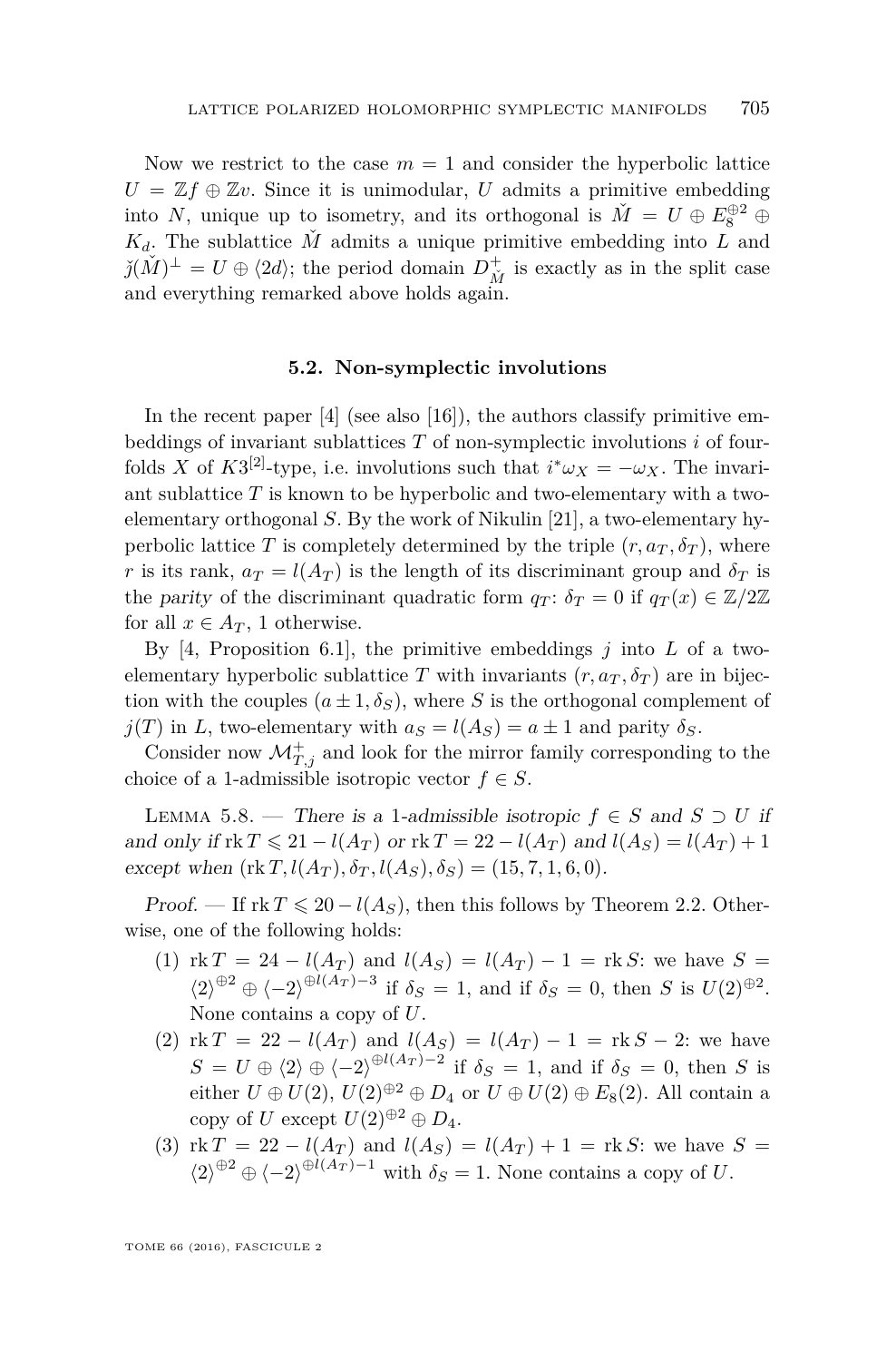(4)  $rk T = 20 - l(A_T)$  and  $l(A_S) = l(A_T) + 1 = rk S - 2$ : we have  $S = U \oplus \langle 2 \rangle \oplus \langle -2 \rangle^{\oplus l(A_T)}$  with  $\delta_S = 1$ , and this contains a copy of  $U$ .

Once fixed such an  $f \in S$  and a splitting  $S = U \oplus \check{T}$ , we get that  $\check{T}$  is hyperbolic, two-elementary with invariants  $(21-r, a<sub>S</sub>, \delta<sub>S</sub>)$  and the embedding  $\check{\jmath}$  is the one corresponding to  $(a_T, \delta_T)$ . Moreover, by cancelling the points corresponding to non-admissible values of  $(r, a_T, \delta_T, a_S, \delta_S)$ , Figure 1 and Figure 2 in [\[4\]](#page-22-17) can be combined in Figure [5.1,](#page-21-3) where every point denoted with  $\bullet$  is mirror dual with the symmetric  $\bullet$  with respect to the line *G* and symmetric ∗ and ∘ are mirrors, with the only exception of  $(14, 6, 0, 7, 1)$ .

Remark 5.9. — Since the generic member of each family carries a nonsymplectic involution with prescribed invariant lattice, we thus get a notion of mirror involution. On the other hand, this does not agree with the notion of mirror involutions defined by the analogous construction on K3 surfaces, as described in [\[26\]](#page-23-1), in the sense that pairs of natural involutions induced by mirror involutions on a K3 surface  $S$  are not mirror pairs on  $S^{[2]}$ .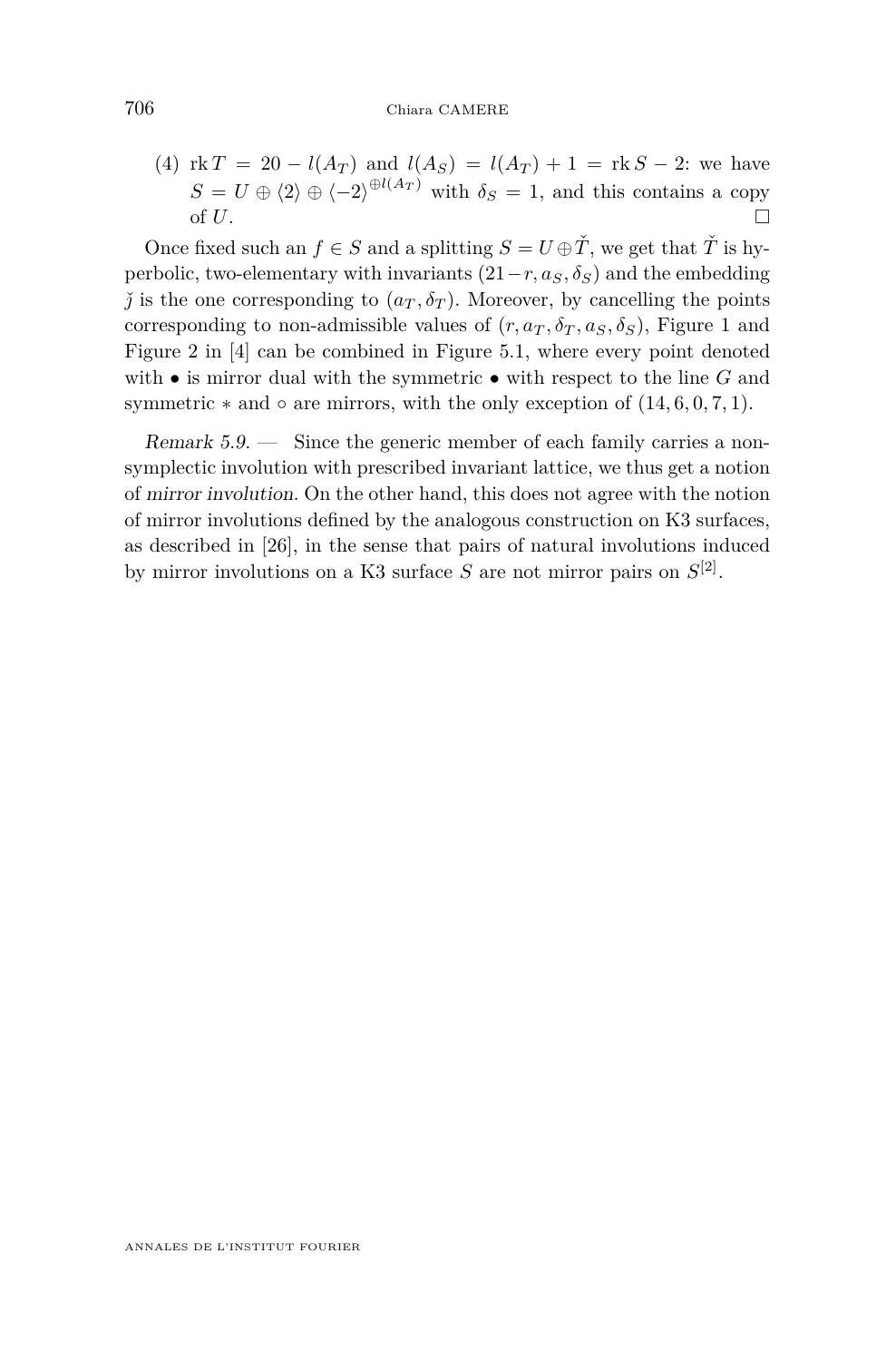

Figure 5.1. Mirror pairs of non-symplectic involutions

#### <span id="page-21-3"></span>BIBLIOGRAPHY

- <span id="page-21-1"></span>[1] W. L. BAILY, JR. & A. BOREL, "Compactification of arithmetic quotients of bounded symmetric domains", Ann. of Math. (2) **84** (1966), p. 442-528.
- <span id="page-21-2"></span>[2] A. BAYER, B. HASSETT & Y. TSCHINKEL, "Mori cones of holomorphic symplectic varieties of K3 type", Ann. Sci. Éc. Norm. Supér. (4) **48** (2015), no. 4, p. 941-950.
- <span id="page-21-0"></span>[3] A. Beauville, "Variétés Kähleriennes dont la première classe de Chern est nulle", J. Differential Geom. **18** (1983), no. 4, p. 755-782.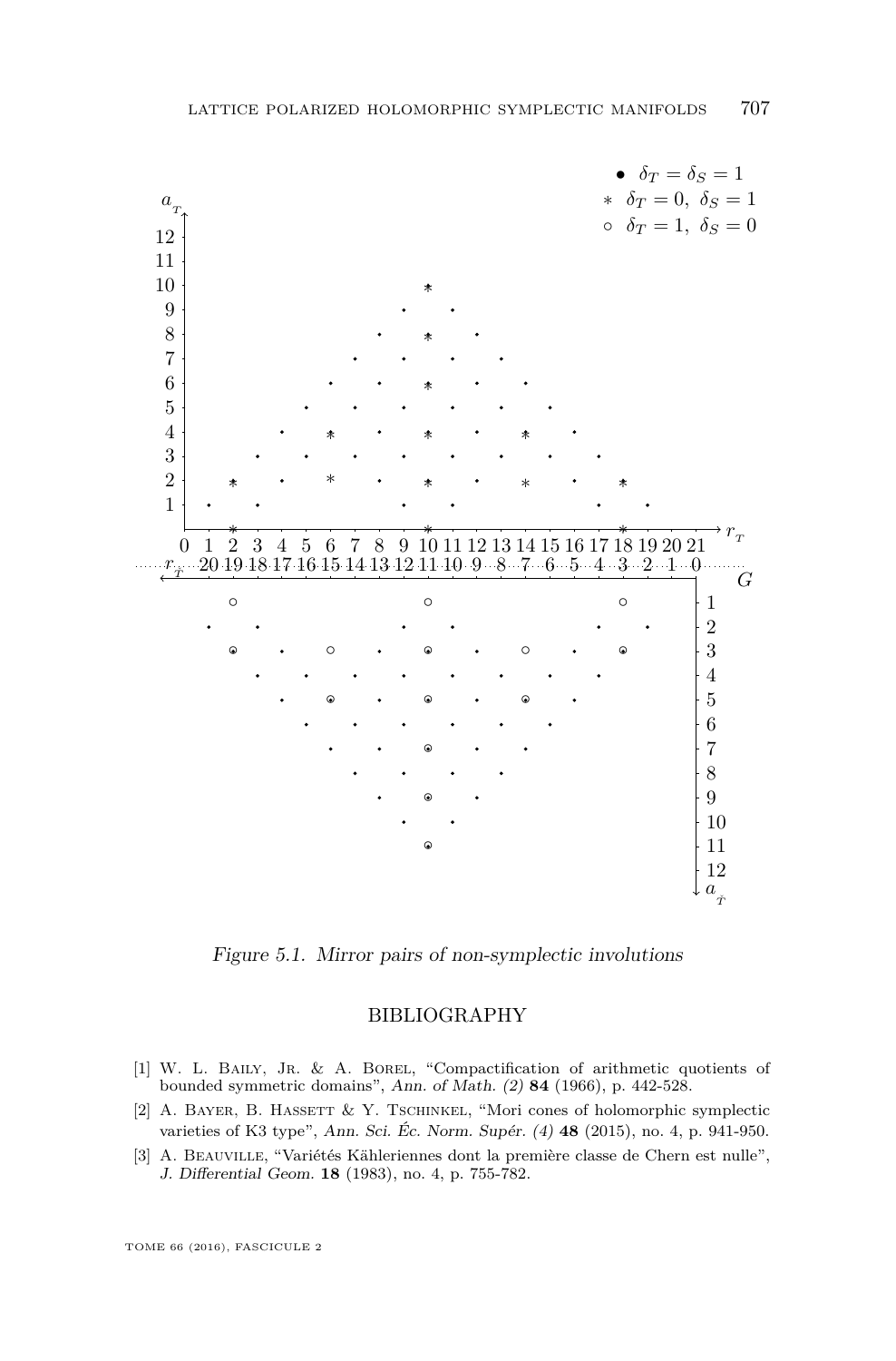- <span id="page-22-17"></span>[4] S. Boissière, C. Camere & A. Sarti, "Classification of automorphisms on a deformation family of hyperkähler fourfolds by p-elementary lattices", To appear in *Kyoto Journal of Mathematics*, <http://arxiv.org/abs/1402.5154>, 2014.
- <span id="page-22-3"></span>[5] C. BORCEA, "Calabi-Yau threefolds and complex multiplication", in Essays on mirror manifolds, Int. Press, Hong Kong, 1992, p. 489-502.
- <span id="page-22-5"></span>[6] J. H. Conway & N. J. A. Sloane, Sphere packings, lattices and groups, third ed., Grundlehren der Mathematischen Wissenschaften [Fundamental Principles of Mathematical Sciences], vol. 290, Springer-Verlag, New York, 1999, With additional contributions by E. Bannai, R. E. Borcherds, J. Leech, S. P. Norton, A. M. Odlyzko, R. A. Parker, L. Queen and B. B. Venkov, lxxiv+703 pages.
- <span id="page-22-0"></span>[7] I. V. Dolgachev, "Mirror symmetry for lattice polarized *K*3 surfaces", J. Math. Sci. **81** (1996), no. 3, p. 2599-2630, Algebraic geometry, 4.
- <span id="page-22-14"></span>[8] P. A. GRIFFITHS, "Periods of integrals on algebraic manifolds. II. Local study of the period mapping", Amer. J. Math. **90** (1968), p. 805-865.
- <span id="page-22-12"></span>[9] V. Gritsenko, K. Hulek & G. K. Sankaran, "Moduli spaces of irreducible symplectic manifolds", Compos. Math. **146** (2010), no. 2, p. 404-434.
- <span id="page-22-13"></span>[10] ——— , "Moduli of *K*3 surfaces and irreducible symplectic manifolds", in Handbook of Moduli I, Advanced Lect. in Math., vol. 24, International Press, Somerville, 2012, p. 459-526.
- <span id="page-22-8"></span>[11] M. GROSS, D. HUYBRECHTS & D. JOYCE, Calabi-Yau manifolds and related geometries, Universitext, Springer-Verlag, Berlin, 2003, Lectures from the Summer School held in Nordfjordeid, June 2001.
- <span id="page-22-4"></span>[12] M. Gross & P. M. H. Wilson, "Mirror symmetry via 3-tori for a class of Calabi-Yau threefolds", Math. Ann. **309** (1997), no. 3, p. 505-531.
- <span id="page-22-15"></span>[13] B. HASSETT  $& Y$ . TSCHINKEL, "Moving and ample cones of holomorphic symplectic fourfolds", Geom. Funct. Anal. **19** (2009), no. 4, p. 1065-1080.
- <span id="page-22-9"></span>[14] D. HUYBRECHTS, "Compact hyper-Kähler manifolds: basic results", Invent. Math. **135** (1999), no. 1, p. 63-113.
- <span id="page-22-10"></span>[15] ——— , "A global Torelli theorem for hyperkähler manifolds [after M. Verbitsky]", Astérisque (2012), no. 348, p. Exp. No. 1040, x, 375-403, Séminaire Bourbaki: Vol. 2010/2011. Exposés 1027–1042.
- <span id="page-22-18"></span>[16] M. JOUMAAH, "Moduli spaces of  $K3^{[2]}$ -type manifolds with non-symplectic involutions", <http://arxiv.org/abs/1403.0554v1>, 2014.
- <span id="page-22-11"></span>[17] E. Markman, "A survey of Torelli and monodromy results for holomorphicsymplectic varieties", in Complex and differential geometry, Springer Proc. Math., vol. 8, Springer, Heidelberg, 2011, p. 257-322.
- <span id="page-22-16"></span>[18] G. MONGARDI, "A note on the Kähler and Mori cones of manifolds of  $K3^{[n]}$  type", <http://arxiv.org/abs/1307.0393v1>, 2013.
- <span id="page-22-2"></span>[19] V. V. Nikulin, "Finite groups of automorphisms of Kählerian *K*3 surfaces", Trudy Moskov. Mat. Obshch. **38** (1979), p. 75-137.
- <span id="page-22-6"></span>[20] ——— , "Integral symmetric bilinear forms and some of their applications", Math. USSR Izv. **14** (1980), p. 103-167.
- <span id="page-22-19"></span>[21] ——— , "Factor groups of groups of the automorphisms of hyperbolic forms with respect to subgroups generated by 2-reflections.", J. Soviet Math. **22** (1983), p. 1401- 1475.
- <span id="page-22-1"></span>[22] H. Pinkham, "Singularités exceptionnelles, la dualité étrange d'Arnold et les surfaces *K* − 3", C. R. Acad. Sci. Paris Sér. A-B **284** (1977), no. 11, p. A615-A618.
- <span id="page-22-7"></span>[23] F. Scattone, "On the compactification of moduli spaces for algebraic *K*3 surfaces", Mem. Amer. Math. Soc. **70** (1987), no. 374, p. x+86.